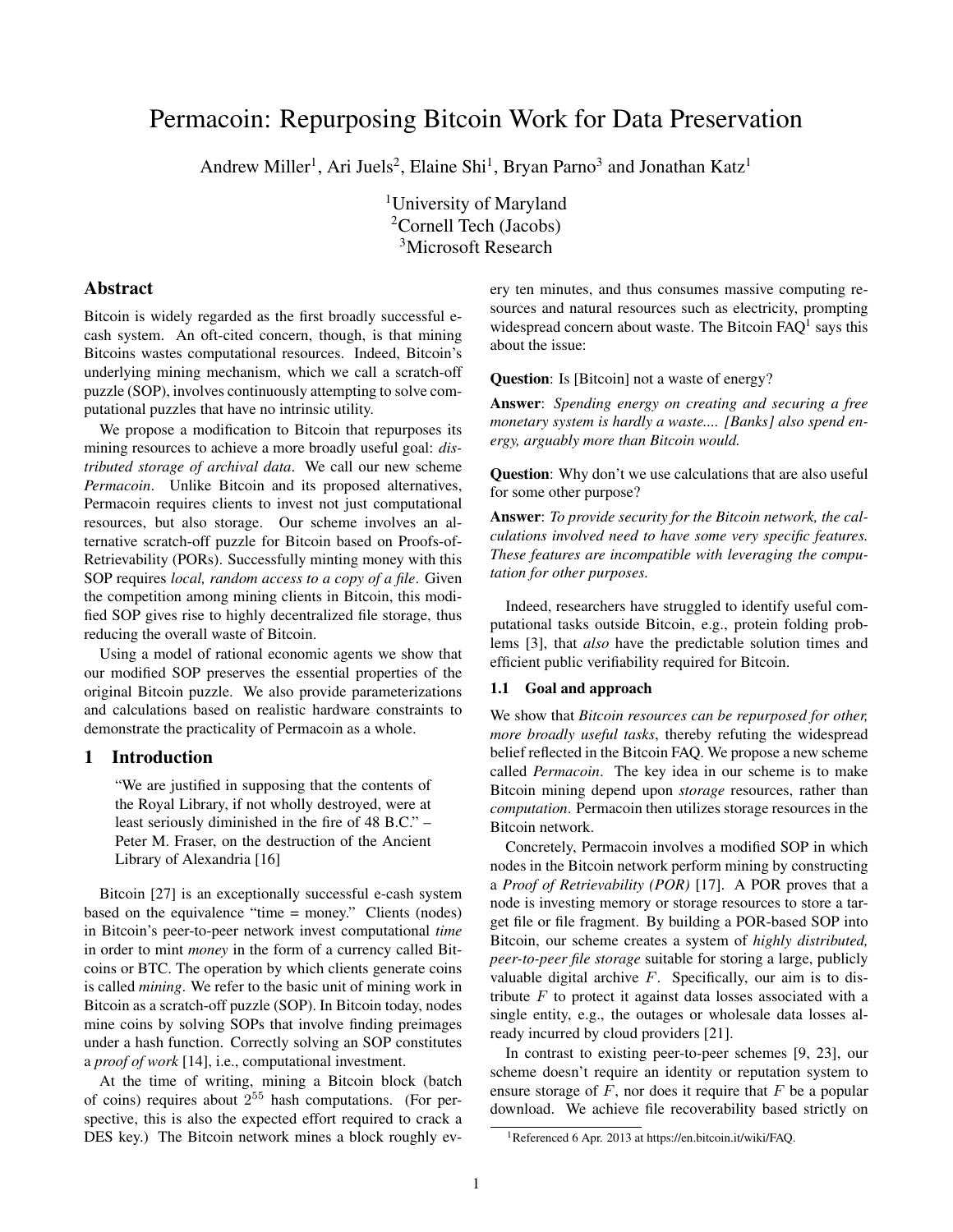clients' incentives to make money (mine Bitcoins).

#### 1.2 Challenges

In constructing our SOP in Permacoin based on Proofs of Retrievability, we encounter three distinct challenges.

A standard POR involves a single prover holding a single file  $F$ . In our setting, however, multiple clients collectively store a large dataset  $F$  (too large for a single client) in a distributed manner. Of these an *adversarially selected fraction* may act maliciously. The first challenge in creating our SOP is to construct an adversarial model for this new setting, and then present a *distributed* POR protocol that is secure in this model. Assuming that clients have independent storage devices, we prove that with our SOP, for clients to achieve a high rate of mining, they must store  $F$  such that it is recoverable.

Additionally, we must ensure that clients indeed maintain independent storage devices. If, for instance, clients pooled their storage in the cloud to reduce their resource investment, the benefits of dataset-recovery robustness through distribution would be lost. Thus a second challenge in our SOP construction is to ensure that clients must make use of *local* storage to solve it.

To enforce locality of storage, we introduce into our POR a pair of novel features. First, block accesses depend on a client's *private key*, which is used to secure her Bitcoins and which she is therefore not likely to share but will instead only store locally. Second, these accesses are made sequentially and pseudorandomly. Thus fetching blocks remotely from a provider would incur infeasibly high communication costs (e.g., extremely high latency). We show using benchmarks how our SOP scheme thus takes advantage of practical network-resource limitations to prevent dangerous storage pooling.

Finally, to ensure incentives for client participation, it is important for our new storage-based SOP to preserve the economic structure of Bitcoin itself. We present an economic model showing how to parameterize our SOP to achieve this property.

#### 1.3 Contributions

In summary, our contributions are as follows.

- *Bitcoin resource recycling:* Globally, our proposal Permacoin shows how to modify Bitcoin to *repurpose* the computing and natural resources that clients invest in mining for a general, useful goal and thus *reduce waste*. We consider this our central contribution.
- *POR distribution:* We show how to construct a distributed POR in a peer-to-peer setting. By incentivizing local storage of private keys and penalizing storage outsourcing, our scheme encourages local storage by participants and thus physically robust file dispersion.
- *Modeling:* We introduce a new, general model for Bitcoin tasks (Scratch-Off Puzzles) and accompanying

models of adversarial and economically rational participant behavior and costs. We thereby expand the design space of Bitcoin and offer tools to analyze new Bitcoin variants, including resource-recouping schemes such as Permacoin.

Permacoin recovers a substantial portion of the resources invested in coin-mining infrastructure. Repurposing a larger fraction would be desirable, of course. We hope that Permacoin encourages new techniques for better repurposing, and the harvesting of resources other than distributed storage.

## 2 Preliminaries and Background

We now introduce some general terminology for Bitcoin and our proposed scheme, Permacoin.

Associated with every epoch in Bitcoin is a unique puzzle ID (denoted puz) known to all participants. In a given epoch, all miners attempt to solve an SOP specified by puz. Solving the SOP involves making random guesses at solutions. An SOP is defined in terms of the following two functions, which any client may compute:

- Guess(puz)  $\rightarrow$  ticket: A randomized algorithm that generates a candidate solution to the SOP, which we call a *ticket*.
- IsWinningTicket(puz, Z, ticket)  $\rightarrow$   $\{0,1\}$ : A function that outputs 1 if ticket represents a solution to the SOP and outputs  $0$  otherwise. Input  $Z$  specifies the level of hardness for the SOP determined by the Bitcoin network.

If  $\textsf{IsWinningTicket}(\texttt{puz}, Z, \text{ticket}) = 1$ , then we call ticket a *winning ticket* for the epoch.

All miners race to generate tickets via Guess until a winning one is found. This ticket is published by the winning miner, who receives coins as a reward. Publication of a winning ticket marks the end of the current epoch and the beginning of a new one.<sup>2</sup> Therefore, the length of each epoch is a random variable. (We model epoch lengths later in the paper.) In the Bitcoin system, an epoch currently has an average length of ten minutes.

Bitcoin specifics. In Bitcoin, solving an SOP validates a recent history of transactions in the system, and is called *mining a block*. A solution is called the *header* for the mined block. The SOP involves repeatedly hashing candidate headers, specifically a prefix puz and a guess ticket (usually called a nonce in Bitcoin specifications), until an image results that is less than a target value  $Z$ . (The smaller  $Z$  is, the harder the SOP.) The two corresponding functions are:

<sup>&</sup>lt;sup>2</sup>Ideally, an epoch ends when a winning solution is found. Due to propagation delays in the actual Bitcoin network, however, collisions may occur in which winning solutions compete for publication. This happens rarely, and the resulting temporary fork is usually resolved in the next epoch when a unique winning solution is identified by consensus in the network. The losing block is referred to as a *stale block*. An estimated 2% of produced blocks are stale in Bitcoin [12].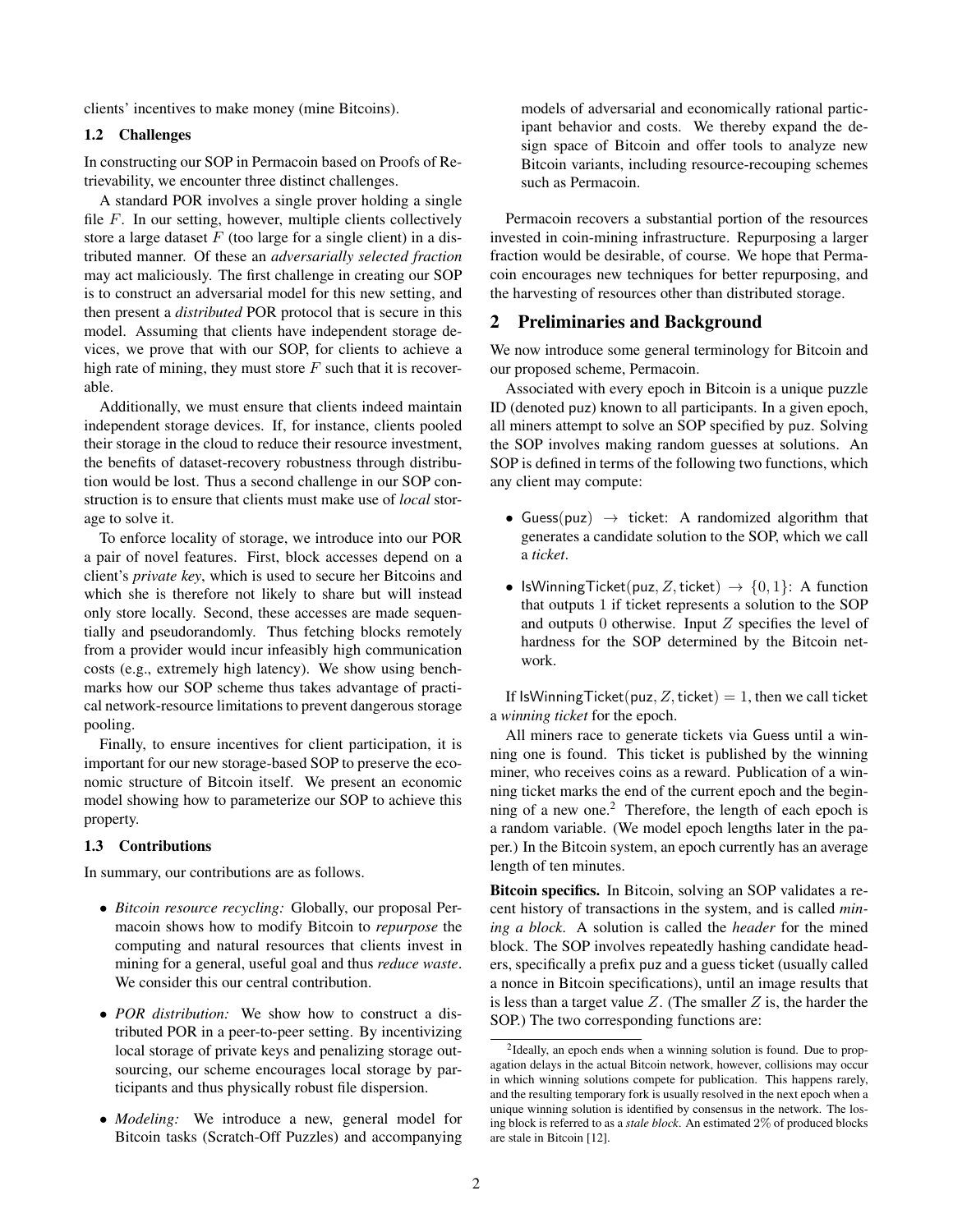$\mathsf{G} \mathsf{uess}(\mathsf{p}\mathsf{u}\mathsf{z}) \stackrel{\$}{\to} \mathsf{t} \mathsf{i} \mathsf{c} \mathsf{k} \mathsf{e} \mathsf{t};$ 

 ${\sf IsWinningTicket}({\sf puz},Z,{\sf ticket})=\{{\sf H}({\sf puz}||{\sf ticket})\stackrel{?}{\leq} Z\},$ 

where  $H$  is a hash function (SHA-256 in Bitcoin).

The header prefix puz = v  $\parallel$  B<sub>l</sub>  $\parallel$  MR(x)  $\parallel$  T includes software version number  $v$ , previously mined block header  $B_l$ , Merkle-tree root  $MR(x)$  over new transactions x, and T, the current time expressed in seconds (since 1970-01- 01T00:00 UTC).

A successful miner obtains payment by including in  $x$  a payment of freshly generated coins to herself.<sup>3</sup> In general, a miner j identifies herself via a pseudonymous public key  $pk_i$ that she publishes to enable verification of her digitally signed transactions.

We defer further details, e.g., on parameter choices, until later in the paper.

Bitcoin design challenge. The Bitcoin SOP was designed to achieve several properties essential to the Bitcoin system:

- 1. *Predictable effort:* The Bitcoin system adjusts the hardness of mining (via Z) once every 2016 blocks to ensure an epoch length of approximately ten minutes. This ongoing calibration requires a simple and precise characterization of the hardness of mining: To find a ticket satisfying  $H(puz||$ ticket)  $\leq Z$  in Bitcoin simply requires  $R/Z$  computations on average, where R is the size of the range of  $H$  ( $2^{256}$  for SHA-256).
- 2. *Fast verification:* While solving SOPs is resourceintensive in Bitcoin, verification of solutions must be inexpensive, to permit rapid verification of transactions and coin validity by any user. Verifying the correctness of a winning ticket, i.e., that  $H(puz||$ ticket)  $\leq Z$ , requires only one hash computation.
- 3. *Precomputation resistance:* Without knowledge of puz, it is infeasible for a client to execute Guess or otherwise perform useful precomputation of a winning ticket in Bitcoin. As puz relies on transaction history, it cannot feasibly be guessed prior to the beginning of an epoch. In other words, puz may be modeled as a fresh, random value in every epoch.
- 4. *Linearity of expected reward:* The expected reward per unit of work is approximately constant, even for very small investments of computational effort. This prevents large participants from monopolizing the system and driving out ordinary participants.

There are few known puzzles that meet all of these criteria. Our aim here is to construct a puzzle that *also* satisfies:

5. *Repurposing:* Resources committed to mining can be repurposed for useful tasks that are independent of the Bitcoin system.

Proofs of Retrievability. We address criterion 5 in our proposed scheme Permacoin by recycling storage resources, thus requiring Bitcoin / Permacoin puzzle solvers to store useful data. A successful SOP solution, i.e., winning ticket, in our scheme takes the form of a (partial) Proof of Retrievability (POR).

We refer the reader to [17] for details on PORs, whose use we briefly review here. A basic POR takes the form of a challenge-response protocol in which a Prover P demonstrates its possession of a file  $F$ , and the fact that it can be correctly retrieved, to a Verifier  $V$ . To audit  $P$ 's possession of  $F$ ,  $V$  may issue a random challenge  $c$  at any time; it receives a response  $r$ , which it can verify without possessing F.

There are many variant POR schemes in the literature. (See Section 9.) Let  $F := (F_1, F_2, \ldots, F_n)$  denote a dataset consisting of  $n$  sequential segments. We make use of a simplified scheme with public verifiability.

- Setup(F)  $\rightarrow$  ( $\widehat{F}$ , digest). P encodes F using an erasure code. Then P computes a Merkle tree whose leaves are segments of the encoded  $F$  (with their indices) and whose root is digest. Let  $F$  denote the encoded form of F and its accompanying Merkle tree.
- Prove(puz,  $R, F$ )  $\rightarrow$   $\{F_{r_i}, \pi_{r_i}\}_{r_i \in R}$ . Let  $R$  :=  $\{r_1, \ldots, r_k\} \in [n]^k$  denote a set of random challenge indices selected by  $V$ .  $P$  outputs a proof that for each challenge index  $r_i \in R$ , F contains  $F_{r_i}$  and the accompanying path  $\pi_{r_i}$  in the Merkle tree.
- Verify(digest,  $R, \{F_{r_i}, \pi_{r_i}\}_{r_i \in R}) \rightarrow \{0, 1\}$ . V validates the Merkle path  $\pi_{r_i}$  for each segment  $F_{r_i}$  against digest.

PORs provide a strong guarantee, namely that with overwhelming probability, if  $P$  provides correct responses,  $F$  can be retrieved *completely* from P. That is, thanks to erasurecoding, every bit of  $F$  can be recovered.

Our adaptation of PORs for Permacoin, however, differs from previously proposed PORs in two main ways. First, in our case, V is the entire Bitcoin / Permacoin network. Unlike previous schemes, however, we let the challenge  $c$  be generated *non-interactively* by a client executing Guess.

Second, in our setting, every client can act as a prover (if it successfully mines blocks). So the number of possible provers is large (thousands of clients). Additionally, the target dataset  $F$  is quite large, so each client  $j$  holds only a portion of  $F$ . Thus we distribute  $F$  across multiple provers. The POR generated by a prover / client is *partial*, in the sense

<sup>&</sup>lt;sup>3</sup>In addition to freshly generated coins, miners also receive payment in the form of "fees" attached to each transaction by users. The rate of new coin generation is scheduled to gradually diminish and then (in 200 years) cease. At this point the process of "mining" will nonetheless continue, sustained by transaction fees alone. For simplicity, in the remainder of the paper we use "the reward" to refer to either kind of payment.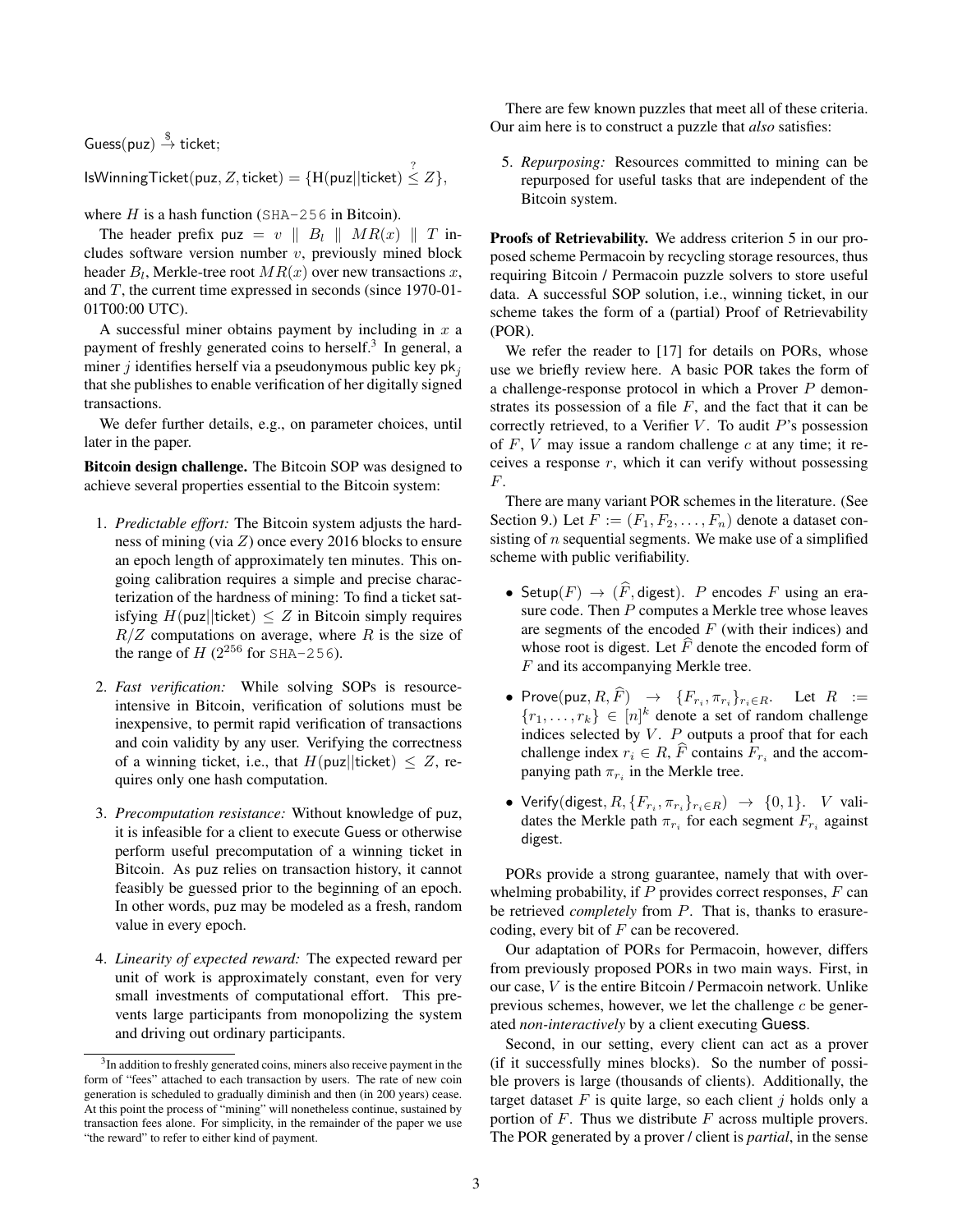that it covers only the client's stored portion of  $F$ . While distributed PORs have been previously explored in, e.g., [4], previous schemes have involved small numbers of provers acting synchronously. In our setting, not only is the number of provers large, but proofs are generated asynchronously, as a byproduct of mining.

Another distinctive feature of our setting is that most PORs aren't explicitly verified. In order to *try to solve* an SOP, a client must generate PORs on its blocks of  $F$ . But a client that never mines a block successfully may never release any POR. In this sense, PORs *implicitly* incentivize correct storage: a client stores  $F_i$  in order to be able to generate a correct POR, whether or not the POR is ever in fact verified.

In Section 4, we specify how POR functions are integrated into Guess and IsWinningTicket to construct Permacoin's SOP.

# 3 Security Assumptions

In the Bitcoin system, clients are pseudonymous. Each client j has a key pair  $(\mathsf{sk}_j, \mathsf{pk}_j)$  used to sign (validate) her transactions. Additionally, there are no pre-established identities, and clients may create new identities as desired at any time. We retain these properties in our proposed scheme.

Permacoin makes use of an extremely large, *high-entropy*,  $4$  archival data file F (notionally, F may be 1 petabyte in size). Consequently,  $F$  is too large for storage by individual peers, which must instead store fragments of F. A benefit of distributing  $F$  across peers, however, is that it becomes more durable, i.e., able to survive infrastructure damage, as specifically desired for high-value files. Even if a fraction of peers go offline or behave maliciously,  $F$  remains recoverable.

Globally, therefore, our security goal is to preserve  $F$  even in the face of failures, benign or malicious, of a fraction of clients in the Bitcoin network.

We make the following three important assumptions in Permacoin that are distinct from those in Bitcoin.

File distribution. We assume (for the sake of presentation) that F emanates from a single authoritative *dealer* that digitally signs file blocks. We assume that newly created clients can download fragments of  $F$  on demand. The dealer might remain continuously online to serve these blocks. In this case, storage of  $F$  in Bitcoin provides a hedge against a dealer failure. (For example, the Library of Congress might serve out its collection F. But in case of a failure, as during the recent U.S. government shutdown [18],  $F$  would be recoverable from the Bitcoin network.)

In brief, we assume that fragments of an authoritatively generated file F may be downloaded on demand by clients. We make no further assumptions of centralization. In practice, we imagine that the functionality of the trusted dealer will be provided by the Bitcoin network itself; we discuss possible mechanisms for this in Section 8.

Limited adversary. We assume an adversary that controls a small (minority) fraction of clients. Given a recent result [15] showing that an adversary that controls 1/4 of clients can subvert the Bitcoin network, limited adversarial control is a fundamental requirement of Bitcoin, and not just of our scheme. We assume that the remaining clients act independently and, in particular, assume that they behave in an economically rational manner. That is, they seek to maximize their gain in Bitcoin mining and limit their resource investment.

Local private-key storage. We assume that a substantial fraction of clients do not share their private signing keys with external entities. It is the signing key  $sk_j$  of a client j that entitles him to the reward of Bitcoins associated with successful block mining. Consequently, sharing this key means sharing a client's coins—and exposing them to theft with no ability to trace them and thus no recourse or indemnification should a provider be breached or embezzle coins. Additionally, many Bitcoin miners today perform mining on special-purpose local devices, such as ASIC miners [22]. Thus, we assume that a substantial fraction of clients in the Bitcoin network store their private keys locally.

We construct our SOP such that efficiently solving it requires *continuous use of a miner's private key*. Given our assumption of local key storage, therefore, we are able to show that clients in Permacoin perform mining locally and thus that fragments of  $F$  are distributed across distinct clients and enjoy the full physical distribution and robustness of a true peer-to-peer network.

# 4 Scheme

Our idea, at a high level, is to build a scratch-off-puzzle out of a Proof-of-Retrievability, such that the only way effective way to solve the puzzle is to store portions of the public dataset. In the following sections, we describe how we design the puzzle to ensure that (a) users reliably store a subset of the data, (b) participants assign themselves mostly nonoverlapping subsets of data to ensure good diversity, and (c) the entire dataset is recoverable with high probability from the contents of participants' local storage devices.

## 4.1 A Simple POR Lottery

To reduce the energy wasted by Bitcoin's current proofof-computation lottery, we propose replacing it in Permacoin with a POR lottery. In a POR lottery, every scratch-off attempt can be associated with the effort of computing a POR. There are at least two issues that must be addressed:

• *Choosing a random subset of segments based on each participant's public key.* Since each participant may not have sufficient storage to store the entire dataset, we have each participant choose a random subset of segments of the data to store, based on the hash of their public key.

<sup>&</sup>lt;sup>4</sup>We must assume that  $F$  is high-entropy (i.e., that it has been optimally compressed) and that no party can efficiently recompute "on-the-fly" a significant fraction of the file (as would be the case, for example, if the file contained the output of a pseudorandom function for which some party knows the seed). We thank Sarah Meiklejohn for pointing out this implicit assumption in the original version of this paper.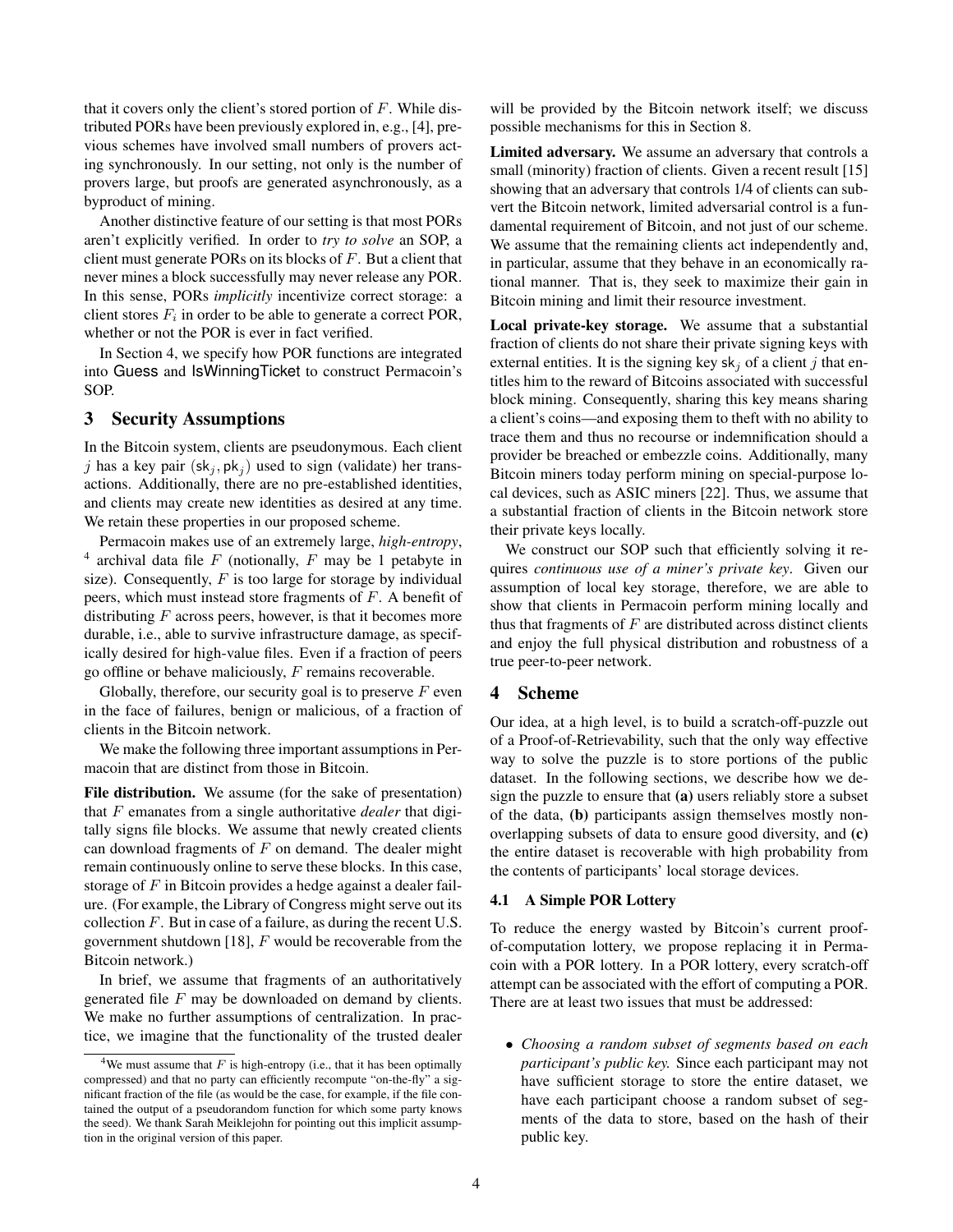• *Non-interactive challenge generation.* In traditional PORs, a verifier sends a random challenge to a prover, and the prover answers the challenge. In our system, the verifier is the entire Bitcoin network, and the challenge must be generated non-interactively.

Thus, we have the participants generate challenges based on the publicly known epoch-dependent puzzle ID puz. A valid challenge is computed as  $H(puz||s)$  for some string s of the prover's choice.

Our strawman protocol is described in Figure 1.

#### 4.2 Local-POR Lottery

One drawback of the strawman POR lottery (Figure 1) is that it does not incentivize *distributed* storage, which undermines our goal of long-term, resilient data-storage.

In particular, participants can potentially benefit from economies of scale if they outsource the puzzle solving process to a cloud server, including the storage and computation necessary. In fact, several companies have begun to offer hosted Bitcoin mining services [6].

If most users outsource the puzzle solving process to the cloud, then Permacoin's distributed computational and storagee network would effectively become centralized with a few companies. To increase our resilience against correlated disasters, we wish to increase the geographical diversity of the storage. Therefore, we wish to disincentivize users from outsourcing their storage to cloud providers.

We now propose a new *local*-POR lottery mechanism (see Figure 2) that discourages users from outsourcing puzzle solving to the cloud.

Idea 1: Tie the payment private key to the puzzle solution. Our first idea is to tie to the puzzle solution to the private key to which the lottery reward is paid out. This key must be kept private in order to claim the reward for oneself. By tying the payment private key to the puzzle solution, a user must reveal her private key to the cloud if she wishes to reduce her own costs by outsourcing the puzzle to the cloud.

As mentioned earlier (Section 3), we assume that at least a fraction of the users will choose not to entrust the cloud with their payment private keys.

Idea 2: Sequential and random storage access. We also need to discourage a user from outsourcing storage to the cloud, but performing computation locally on her own machine. To achieve this goal, we craft our puzzle such that access to storage is sequentialized during the scratch-off attempt. Furthermore, the storage access pattern is random (based on outcomes of calling a random oracle) and cannot be precomputed ahead of time. Thus, if the data is stored in the cloud and the computation is performed locally, many roundtrips must be incurred during the scratch-off attempt, which will reduce the user's chance of finding a winning ticket.

Boosting recoverability with erasure codes. As in standard proof-of-retrievability schemes, we boost the probability of successful recovery through erasure coding. In the setup phase, we erasure code a dataset containing  $f$  segments into  $rf$  segments, where  $r > 1$ , such that any f segments suffice to recover the dataset.

#### 4.3 Floating-Preimage Signature Scheme

For the signing operation in Figure 2, one simple option would be to use the commonly adopted RSA signature scheme. However, RSA signatures (and most other commonly-used signatures) require asymmetric operations, which impose a high computational overhead. This is undesirable for our purposes; for every dollar a participant invests in mining equipment, we would prefer as much of it as possible to be spent on storage devices (which simultaneously provide additional utility through our scheme) rather than signature-computing processors (which do not). From a back-of-the-envelope calculation, if an RSA signature were used, and if we choose parameters to ensure half of each invested dollar is spent on storage, then each puzzle iteration would have to add a half-megabyte of data to the corresponding proof (see Section 7), which would place an impractical burden on the Bitcoin network.

Instead, we propose a highly efficient multi-use hash-based signature scheme which we call a *floating preimage signature* (FPS). This scheme is an instance of the generalized Bos-Chaum signature scheme [30], to which we refer for a better description of standard hash-based signatures. In brief, the secret key consists of a set of randomly generated strings; the public key is the root digest of a Merkle tree with these strings at the leaves. A message is signed by pseudorandomly selecting a subset of leaves to reveal.

Our puzzle requires a multi-use signature scheme allowing  $k + 1$  signed messages, where the first k are performed during the  $k$  iterations of the scratch-off, and the additional  $(k+1)$ -th is used to spend the Bitcoin reward after successful mining. However, we cannot directly employ any standard multi-use signature scheme (e.g., those based on Merkle signatures [30]), since we require a special non-outsourceable property.

[Non-outsourceability:] *During a scratch-off, successfully computing the* k *signatures necessary for a ticket requires possession of a large fraction of the private keys (preimages), such that with high probability, anyone able to produce* k *signatures will be able to produce the*  $(k + 1)$ -th signature (used *to pay the reward).*

Our basic, *stateful* FPS signature scheme is illustrated in Figure 3 and defined in Figure 4. Next we describe the modifications needed to achieve the non-outsourceable property.

Adjustments to the basic FPS scheme. Based on the basic scheme in Figure 4, we make the following modifications to ensure non-outsourceability, i.e., to ensure that the server can make the  $(k + 1)$ -th signature with high probability if it can successfully sign the first  $k$  messages during the scratch-off. Particularly, for the  $(k + 1)$ -th message, we allow the server (i.e., signer) to reveal any  $q'$  out of  $4q'$  randomly chosen unused leaves to produce a valid signature.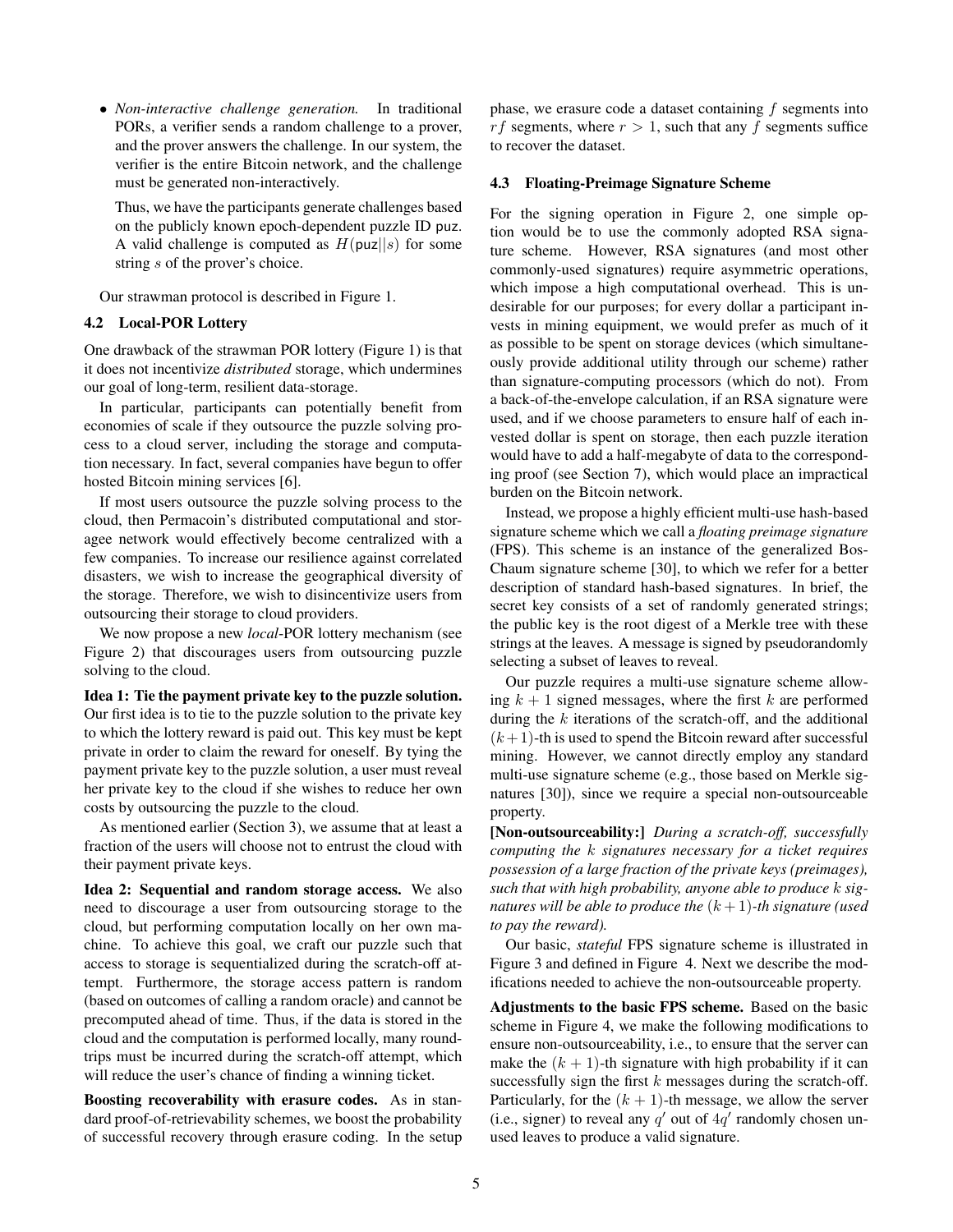- Setup. The dealer computes and publishes the digest of the entire dataset, consisting of  $n$  segments
	- A participant with public key pk chooses a subset  $S_{\text{pk}}$  of segments to store:

 $\forall i \in [\ell] : \text{let } \mathbf{u}[i] := H_0(\mathsf{pk}||i) \mod n, \qquad S_{\mathsf{pk}} := {\mathbf{u}[i]_{i \in [\ell]}}$ 

where  $\ell$  is the number of segments stored by each participant. The participant stores  $\{(\mathbf{F}[j], \pi_j) | j \in S_{\text{pk}}\}$ , where  $\pi_j$  is the Merkle proof for the corresponding segment  $F[j]$ .

• Scratch-off. Every scratch-off attempt is seeded by a random string s chosen by the user. Let puz denote a publicly known, epoch-dependent, and non-precomputable puzzle ID. A participant computes  $k$  random challenges from its stored subset  $S_{nk}$ :

$$
\forall i = 1, 2, \dots, k: \quad r_i := \mathbf{u}[H(\mathsf{puz}||\mathsf{pk}||i||s) \mod \ell] \tag{1}
$$

The ticket is defined as:

$$
ticket := (\mathsf{pk}, s, \{ \mathbf{F}[r_i], \pi_i \}_{i=1,2,...,k})
$$

where  $\pi_i$  is the Merkle proof for the  $r_i$ -th segment  $\mathbf{F}[r_i]$ .

• Verify. The Verifier is assumed to hold the digest of F. Given a ticket  $:=(\mathsf{pk}, s, \{\mathbf{F}[r_i], \pi_{r_i}\}_{i=1,2,\ldots,k})$  verification first computes the challenged indices using Equation  $(1)$ , based on pk and s, and computing elements of  $u$  as necessary. Then verify that all challenged segments carry a valid Merkle proof.





Figure 3: Illustration of the floating preimage signature signature scheme.

Lemma 1. *Let* q *denote the number of leaves revealed for the first* k *signatures. For the*  $(k + 1)$ -th *signature, suppose that* q <sup>0</sup> *out of* 4q 0 *leaves must be revealed. Let the number of leaves*  $L = 2kq + 8q'$ .

*Suppose that the client reveals* L/2 *or more leaves to the server.* Then, 1) the server can sign the  $(k + 1)$ -th message *except with negligible probability; and 2) anyone else without knowledge of the leaves cannot forge a valid*  $(k + 1)$ -th *signature for a different message (except with negligible probability).*

*Proof.* (sketch.) For the final,  $(k + 1)$ -th message,  $4q'$  unused leaves are drawn randomly as a challenge using the hash function, and the server is allowed to select any  $q'$  of these to reveal. We know that among the  $4q'$  leaves, the server in expectation has  $2q'$  of them, since it knows half of the leaves. It is not hard to show using a Chernoff-like bound that the server can successfully produce the final signature (contain-

ing  $q'$  out of  $4q'$  signatures). Based on this argument, for the server to succeed in signing during scratch-off with any nonnegligible probability, it must know enough of the leaves to be able to sign the  $(k + 1)$ -th message with overwhelming probability.

It is not hard to show that the probability the  $(k + 1)$ -th signature happens to be a valid signature for any other given message is negligible in the security parameter if  $q' = O(\lambda)$ . In particular, to compute the probability for the  $(k + 1)$ -th signature to be a valid signature for a different message, consider the probability that a randomly chosen  $4q'$  leaves out of  $8q'$  contains q' specific leaves contained in the  $(k + 1)$ -th signature. By a Chernoff bound, this probability is  $\propto \exp(-cq')$ for some appropriate constant  $c > 0$ .  $\Box$ 

Parameterizations and security. In order for this to be a secure, unforgeable signature scheme for all  $k+1$  messages, we can set  $L = 2kq + 8q'$ ,  $q = O(\lambda)$  and  $q' = O(\lambda)$ . The proof of this is standard and deferred to our online full version. [26]

However, we observe that the first  $k$  signatures (performed during scratch off) actually need not be unforgeable signatures. In fact, due to the above Lemma 1, we just have to set our parameters such that any rational user will store at least  $L/2$  leaves on the server.

Therefore, in practice, we can set  $q = 1$  for all the internal signatures during scratch off. However, for the  $(k + 1)$ -th signature, we set  $q' = O(\lambda)$ , and the signer must choose  $4q'$ leaves and reveal any  $q'$  of them. In this case, if the client withholds  $L/2$  leaves from the server, the server must in expectation contact the client  $k/2$  times during the scratch-off attempt – in Section 5, we show that the cost of transmitting even small packets of data greatly exceeds the cost of simply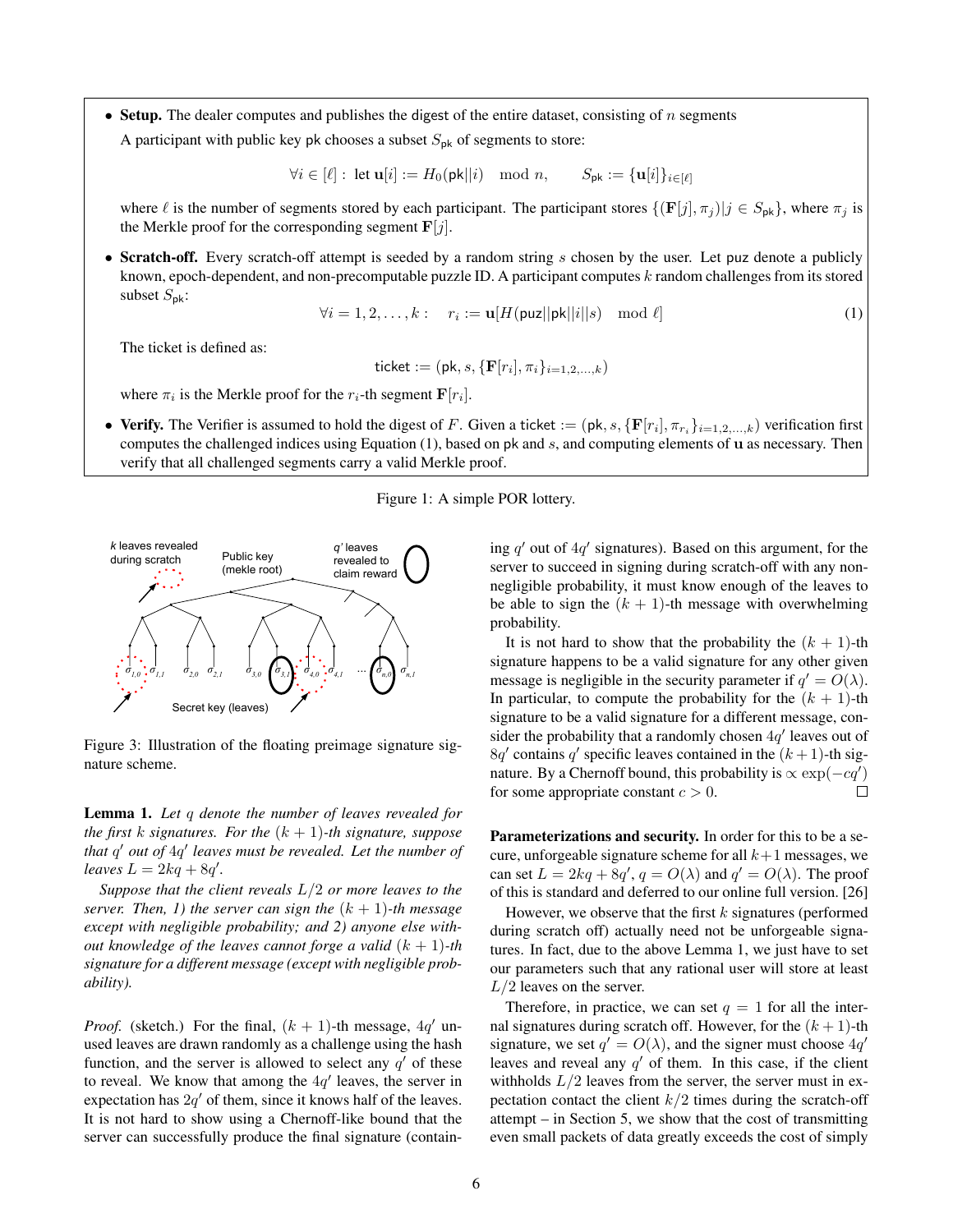• Setup. Let  $r > 1$  denote a constant. Suppose that the original dataset  $F_0$  contains f segments.

First, apply a maximum-distance-separable code and encode the dataset  $F_0$  into F containing  $n = rf$  segments, such that any f segments of F suffice to reconstruct  $F_0$ . Then, proceed with the **Setup** algorithm of Figure 1.

• Scratch-off. For a scratch-off attempt seeded by an arbitrary string s chosen by the user, compute the following:

$$
\sigma_0 := 0
$$
  
\n
$$
r_1 := \mathbf{u}[H(\mathsf{puz}||\mathsf{pk}||s) \mod l]
$$
  
\nFor  $i = 1, 2, ..., k$ :  
\n
$$
h_i = H(\mathsf{puz}||\mathsf{pk}||\sigma_{i-1}||\mathbf{F}[r_i]) \quad (*)
$$
  
\n
$$
\sigma_i := \mathsf{sign}_{\mathsf{sk}}(h_i)
$$
  
\n
$$
r_{i+1} := H(\mathsf{puz}||\mathsf{pk}||\sigma_i) \mod l
$$

The ticket is defined as:

$$
\mathsf{ticket} := (\mathsf{pk}, s, \, \{\mathbf{F}[r_i], \sigma_i, \pi_{r_i}\}_{\forall i=1,2,\ldots,k})
$$

where  $\pi_{r_i}$  is the Merkle proof of  $\mathbf{F}[r_i]$ .

• Verify. Given ticket := (pk, s,  $\{F[r_i], \sigma_i, \pi_{r_i}\}_{\forall i=1,2,\dots,k}$ ), verification is essentially a replay of the scratch-off, where the signing is replaced with signature verification. This way, a verifier can check whether all iterations of the scratch-off were performed correctly.



computing scratch-off iterations locally. Therefore, a rational user would not outsource its computation yet withhold  $L/2$ or more leaves.

#### 5 To Outsource or Not to Outsource

As mentioned earlier, since we tie possession of newly minted coins to a user's private key in Permacoin, we assume that a substantial fraction of users will *not* entrust their private keys to a service provider and risk theft of their coins.

A user j who only stores her private key sk<sub>j</sub> locally can choose between two ways of storing her assigned blocks of F: a *local storage* device or *outsourced storage* leased from a remote cloud storage service. (A combination of the two is also possible.) We now analyze the storage choice of rational participants, those seeking to maximize their return on mining by achieving the lowest expected cost per SOP. We argue that rational users will choose *local storage* to drive down their resource costs.

In both the local storage and outsourced storage scenarios, the user locally provisions a basic computational resource (incurring the hardware costs of a motherboard, CPU, and RAM and power costs, but not of a substantial storage medium). The cost differences for the two storage scenarios—again, favoring local storage—stem from the following:

Cost of Storage and I/O: In the local scenario, a client's costs are its investment in storage equipment for mining, specifically, for the purchase of RAM or SSD. (These costs may be characterized in terms of equipment depreciation.)

In the outsourced scenario, a client's costs include the: 1) Cost of storage and disk I/O charged by the service provider; 2) Cost of network bandwidth, including that of the network link provided by an ISP, and the cost per GB of network transfer charged by a service provider. In our setting, storage of the file  $F$  can be amortized across multiple users, so we assume the storage cost and disk I/O cost are close to zero. What remains is the cost of network I/O.

We show that based on typical market prices today, the costs of storage and I/O are significantly cheaper for the local storage option.

Latency: By design, our SOP sequentially accesses blocks in  $F$  in a random (pseudorandom) order. The resulting, unpredictable fetches penalize outsourced storage, as they introduce substantial latency: a single round-trip for every fetched block, which is vastly larger than disk I/O latency. This latency overhead reduces a miner's chance of finding a valid puzzle solution and winning the reward when the number  $k$ of outsourced fetches is large.

If each block fetch incurs roundtrip latency  $\tau$ , then for large k, the total incurred latency  $k\tau$  may be quite large. For example, with  $k = 6000$ , one iteration parameter we analyze below, and a 45ms roundtrip latency, typical for regional internet accesses,  $k\tau$  would be 4.5 minutes—almost half the length of an epoch. Boosting to  $k > 13,333$  would render  $k\tau$ *larger* than an average epoch, making outsourcing infeasible.

Of course, if  $k\tau$  is small enough, a client can parallelize fetches across SOP guesses. It is helpful to quantify formally the value of time, and penalties associated with latency, as we do now.

#### 5.1 Stochastic model

We now present a stochastic model that offers a quantitative comparison of the economics of local vs. outsourced storage.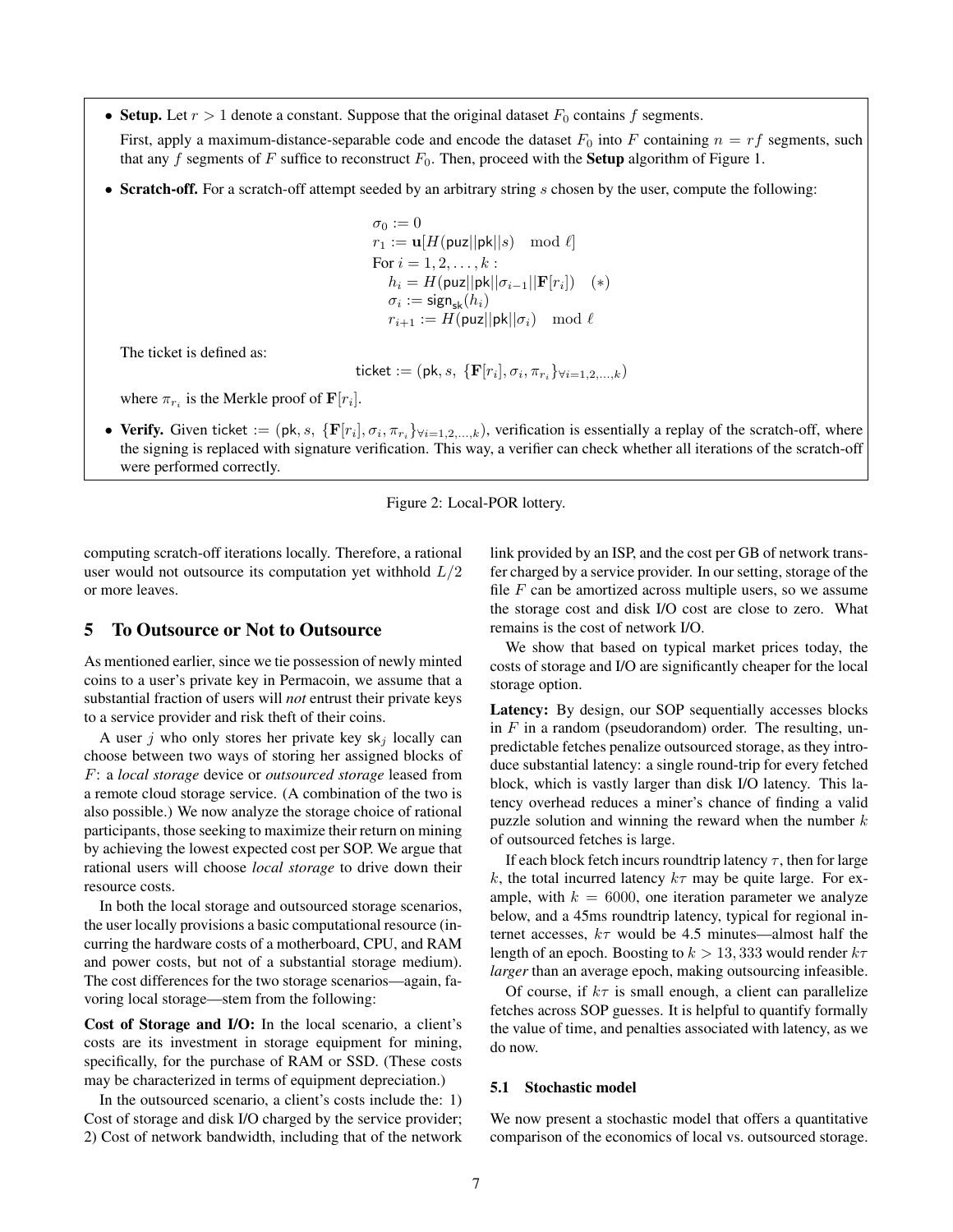• KeyGen $(y, \ell)$ : Let L denote the number of Merkle leaves. Pick  $\{\sigma_1, \ldots, \sigma_L\}$  at random from  $\{0, 1\}^{O(\lambda)}$ . Construct a Merkle tree on top of the L leaves  $\{\sigma_1, \ldots, \sigma_L\}$ , and let digest denote the root's digest.

The secret key is sk :=  $\{\sigma_1, \ldots, \sigma_L\}$ , and the public key is pk := digest. The signer and verifier's initial states are  $\Omega_s = \Omega_v := \emptyset$  (denoting the set of leaves revealed so far).

• Sign(sk,  $\Omega_s$ , m): Compute  $H(m)$  where H is a hash function modeled as a random oracle. Use the value  $H(m)$  to select a set  $I \subset$  sk –  $\Omega_s$  of q unrevealed leaves. The signature is

 $\sigma := \{(\sigma_i, \pi_i)\}_{i \in I}$  in sorted order of i

where  $\pi_i$  is the Merkle proof for the *i*-th leaf. Update signer's state  $\Omega_s := \Omega_s \cup I$ .

• Verify(pk,  $\Omega_v, m, \sigma$ ): Use  $H(m)$  to select an unused set I of leaves, of size q. Parse  $\sigma := \{(\sigma_i, \pi_i)\}_{i \in I}$  (in sorted order of *i*). Verify that each  $\pi_i$  is a correct Merkle proof for the *i*-th leaf node  $\sigma_i$  where  $i \in I$ . Output 1 if all verifications pass. Otherwise output 0.

Finally, update verifier's state  $\Omega_v := \Omega_v \cup \sigma$ .

Figure 4: An FPS signature scheme.

| Table 1: Notation used for system parameters |  |  |  |
|----------------------------------------------|--|--|--|
|----------------------------------------------|--|--|--|

- $f \mid #$  segments necessary for recovery  $m \mid$  total # segments stored by good users during recovery
- $n \mid$  total # encoded segments
- $\ell$  # segments assigned to each identity
- $k \mid #$  iterations per puzzle
- $B \mid #$  size of each block (bytes)

The notation used for the parameters of our scheme are summarized in Table 1.

We consider a stochastic process in which a singlethreaded mining process is trying to find a ticket. This mining thread will keep computing the iterations sequentially as described in Figure 2. At any time, if another user in the network finds a winning ticket first, the current epoch ends, and the mining thread aborts the current scratch-off attempt and starts a new attempt for the new epoch.

We consider the following cost metric: *expected cost invested until a user succeeds in finding one ticket*. Every time a user finds a ticket (before anyone else finds a winning ticket), the user has a certain probability of having found a winning ticket, and hence being rewarded.

Game with a giant. We can think of this stochastic process as a user playing a game against a *giant*. The giant models the rest of the network, which produces winning tickets at a certain rate. The stochastic process in which the giant produces winning tickets is a *memoryless* process. At any time, the remaining time  $T$  it takes for the giant to find a winning ticket follows an exponential distribution. The expectation of T is also the *expected epoch length*. In Bitcoin, as noted, the difficulty of its SOP is periodically adjusted with respect to the computational power of the network to keep the expected epoch length at about 10 minutes.

If the giant generates a puzzle solution, it is immediately

communicated to the user, who aborts her current attempt. Thus the stochastic process can be modeled as a Markov chain as follows:

- Every iteration takes  $t$  time, and costs  $c$ .
- If  $k$  iterations are finished (before the giant wins), a user finds a ticket (which may or may not be a winning ticket). In this case the user gets a positive reward in expectation.
- Let  $s_i$  denote the state in which the user has finished computing the  $i$ -th iteration of the puzzle.
- If  $i < k 1$ : with probability p, the giant does not win in the current iteration, and the state goes from  $s_i$ to  $s_{i+1}$ . With probability  $1 - p$ , the giant wins, and the state goes back to  $s_0$ , i.e., the current epoch ends, and a new scratch-off attempt is started. Suppose that the expected epoch length is  $T$ ; then it is not hard to see that  $p = 1-t/T$  given that the stochastic process of the giant winning is memoryless.
- In state  $s_{k-1}$ , with probability 1, the state goes back to s<sub>0</sub>. Furthermore, in state  $s_{k-1}$ , with probability p, the user will finish computing all  $k$  iterations — in which case another random coin is drawn to decide if the ticket wins.

We analyze the stationary distribution of the above Markov chain. Let  $\pi_{k-1}$  denote the probability that it is in state  $s_{k-1}$ . It is not hard to derive that  $\pi_{k-1} = (1-p)p^{k-1}/(1-p^k)$ . Therefore, in expectation,  $1/\pi_{k-1}$  time is spent between two visits to the state  $s_{k-1}$ . Every time the state  $s_{k-1}$  is visited, there is a  $p$  probability that the user will finish all  $k$  iterations of the puzzle. Therefore, in expectation,  $1/(\pi_{k-1}p)$  time (in terms of number of iterations) is spent before the user finds a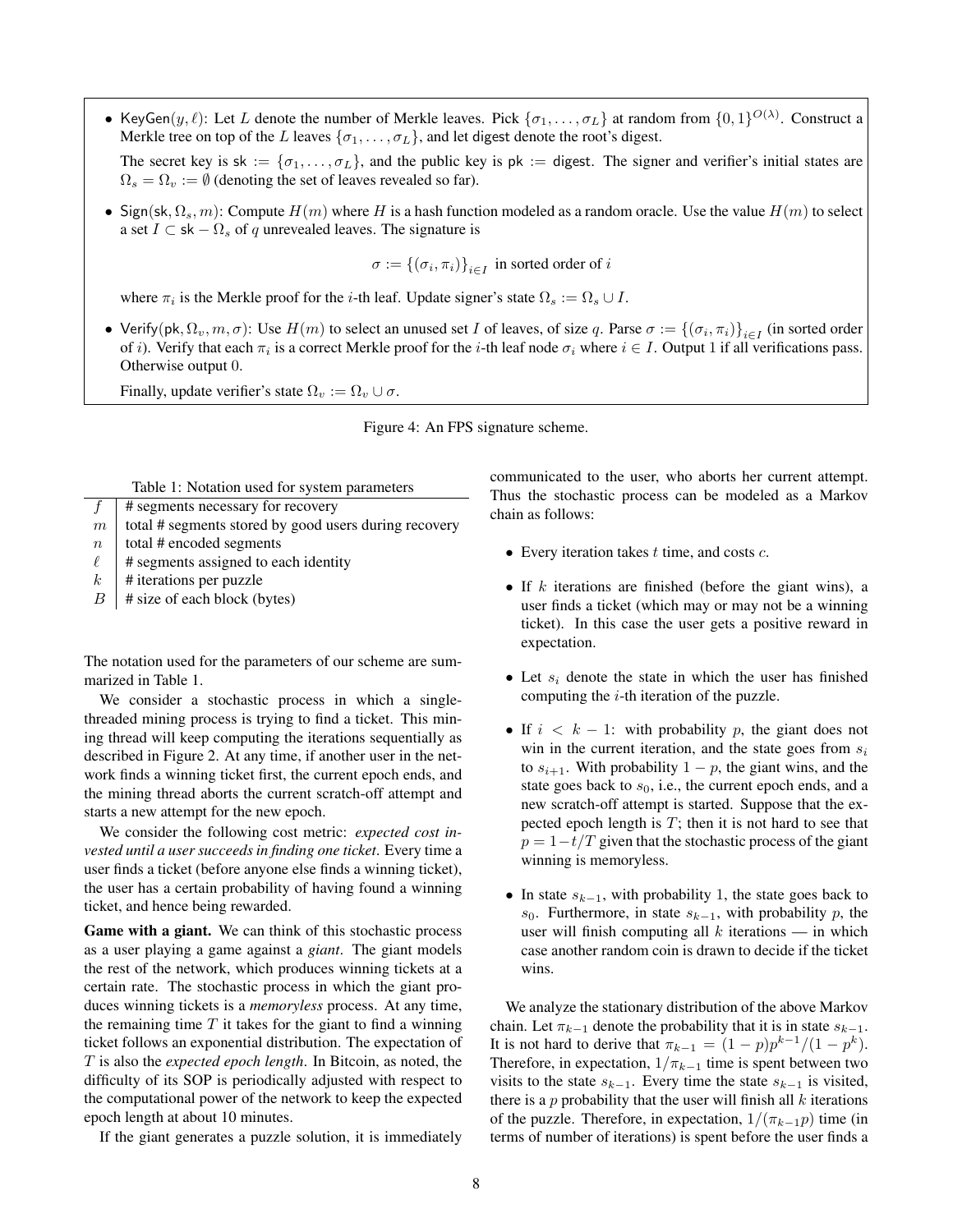

Figure 5: Markov chain model for a sequential mining process that resets if the epoch ends during an iteration.

ticket before the giant does. If a user finds a ticket before the giant does, we call this a "success". Hence, we have that

$$
\mathbf{E}[\text{expected cost per success}] = \frac{c(1 - p^k)}{(1 - p)p^k}
$$

#### 5.2 Local Storage vs. Outsourced Storage

Based on the above analysis, we now plug in typical practical values for the parameters and investigate the economics of local vs. outsourced storage.

Local storage. The cost of a scratch-off attempt depends on two things, the power consumed and the cost of the equipment. We consider two hardware configurations,

- 1. with SSD drives as the storage medium; and
- 2. using RAM as the storage medium.

Both are typical configurations that an amateur user can easily set up. Note that while it is possible to optimize the local hardware configuration further to have better amortized cost, it is outside the scope of this paper to do so, since our goal is to show that, even for an amateur user, local mining is economically superior to outsourced storage mining.

First we estimate the cost of local mining using an SSD and standard CPU. Today, the cost of a desktop containing a high-end processor (Intel Core i7, 3.4GHz and 8 virtual cores) is approximately \$500. The cost of a 100GB SSD is about \$100. Amortized over three years, the effective cost is 6.34e-6 \$/second. We measured the power consumption while mining to be about 40 watts; assuming an electricity cost of 15 cents/kWh, the energy cost of mining is 1.67e-6 \$/second in power. Note the mining cost is dominated by equipment, not power. The latency for a single disk read of up to 4096 bytes is measured at approximately 30 microseconds.

We assume for now that the size of a file segment is 64 bytes, and every puzzle iteration requires hashing a single leaf with two 120-bit secrets  $(y = 1)$ . Computing a hash over a message of less than 128 bytes takes no more than  $\sim$  15 microseconds on an ordinary CPU, suggesting that for a single-threaded mining program, the SSD and CPU would be in approximately equal utilization. Thus assuming an average of 30 microseconds per iteration, the cost of mining with a local SSD is roughly 3.2e-10 \$/iter.

Next we consider the cost of local mining using RAM rather than an SSD. A 2GB stick of DDR3 SDRAM can be purchased for about \$20, and has a data transfer rate of 12, 800 megabytes per second. Assuming a segment size of 64 bytes, the average throughput of this memory is approximately 200 million puzzle iterations per second. This is faster than a single-threaded CPU performing signing operations can keep up with. On the other hand, many desktop computers have a graphics processor (GPU) that can be used to accelerate Bitcoin mining. Taking one example, the ATI Radeon 6750 costs \$100, consumes 150 watts, and can perform 150 million Bitcoin hashes per second. Thus, under this scheme the GPU would be utilized approximately as much as the RAM.

Outsourced storage. The cost of outsourced storage mining may vary according to the pricing of the specific service provider. Our goal is to show that under most conceivable scenarios for outsourced mining, local mining will be superior. To demonstrate this, we consider a wide spectrum of cost ranges for the outsourced storage setting, and show that even when we unfairly favor the outsourced option by assuming aggressive lower bounds for its cost, the local option is still more more economical.

We consider multiple cost configurations for the outsourced storage option:

- 1. *EC2.* First, we rely on the pricing representative of today's high-end cloud providers. In particular, our estimates are based of Amazon EC2's pricing. EC2 charges 10 cents per gigabyte of transfer, and a base rate of 10 cents for the smallest virtual machine instance.
- 2. *Bandwidth + CPU.* Amazon EC2's setup is not optimized for constant-use high-bandwidth applications. Other rental services (such as http://1gb.com/ en/) offer "unmetered" bandwidth at a fixed monthly cost. To model this, we consider a cost lower bound by assuming that the cloud provider charges nothing, and that the user only needs to pay for its local CPU and the bandwidth cost charged by the ISP.

Internet transit costs are measured in \$ per mbps, per month. Costs have diminished every year; the median monthly cost of bulk bandwidth during 2013 has been estimated at \$1.71/mbps, corresponding to 0.53 cents per gigabyte under constant use.<sup>5</sup> Each puzzle iteration requires transferring a file segment.

Since the SSD accounts for about 16% of the equipment cost in the local SSD configuration, and the CPU is approximately matched with the SSD in terms of utilization, for this model we assume that the latency is equiv-

<sup>5</sup>According to an October 2013 press release by market research firm TeleGeography: http://www.telegeography. com/press/press-releases/2013/10/08/ip-transitport-upgrades-yield-steeper-price-declines-forbuyers/index.html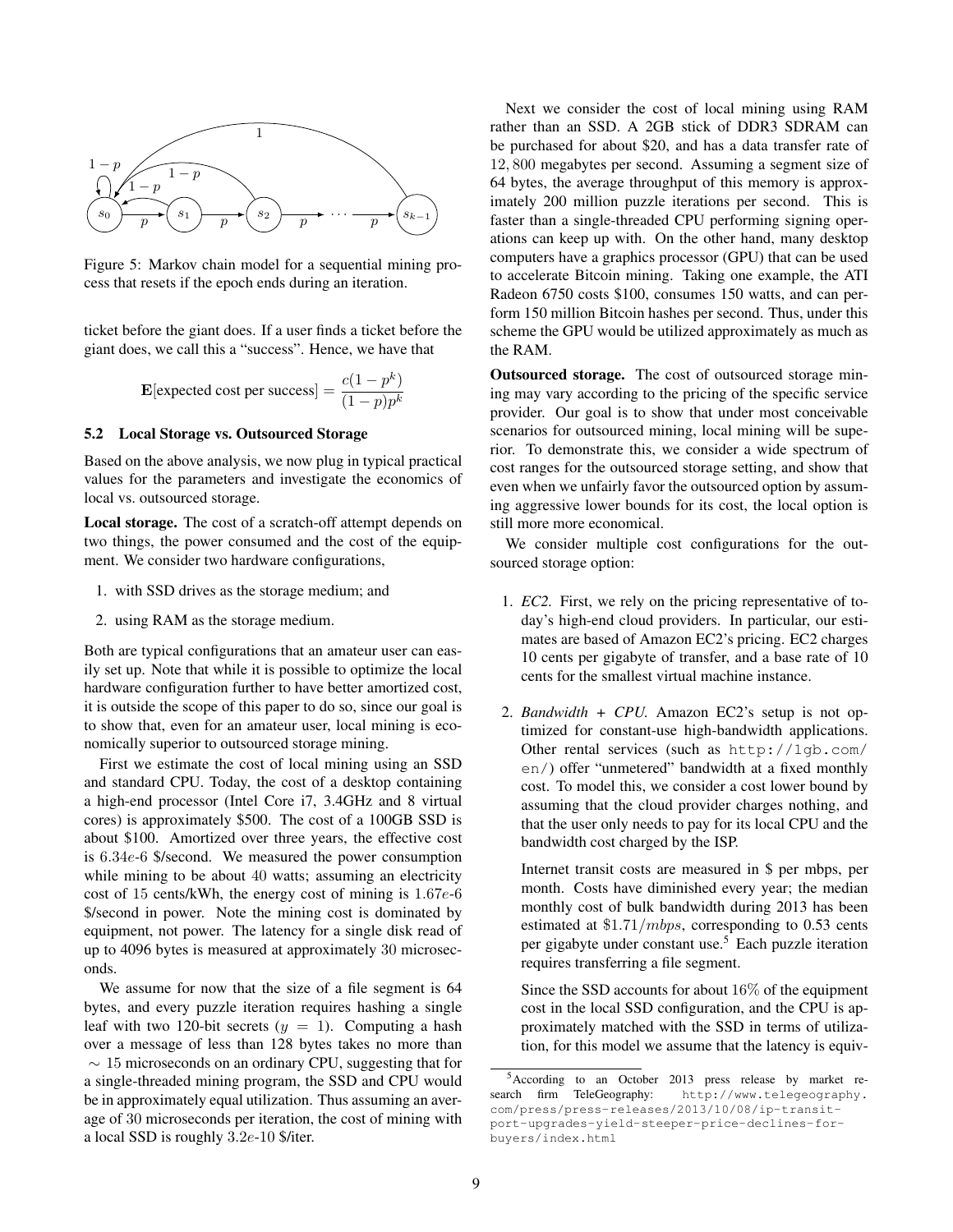alent, but reduce the local equipment and power cost by 16%.

3. *CPU only or bandwidth only.* We consider an even more aggressive lower bound for outsourcing costs. In particular, we consider a scenario in which the user only needs to pay for the local CPU; or she only needs to pay the ISP for the bandwidth.

While this is not realistic today, this lower bound models a hypothetical future world where cloud costs are significantly lowered, or the scenario where a powerful adversary can reimburse users' mining costs assuming they join its coalition.

Findings. Table 2 compares the costs of local mining to those of outsourced storage.

Notice that in our protocol in Figure 2 one tunable parameter is the number of bytes that must be transferred between the server and the client per iteration if storage were to be outsourced to a server. In general, when more bytes are transferred per iteration, the bandwidth cost per iteration also increases. In Table 2 we assume a conservative parameter setting where only 64-byte segments are transferred.

Although latency is listed in the second-leftmost column, the effect of latency is not accounted for in the rightmost Total cost column, since this depends on the number of iterations of the puzzle. Figure 6 illustrates that cost effectiveness diminishes when the number of iterations is increased sufficiently. The figure suggests that under almost all scenarios, local mining is strictly more economical than outsourcing storage, regardless of the number of iterations  $k$  for the scratch-off attempt. We stress that this is true even when 1) the local mining user did not spend too much effort at optimizing its hardware configuration; and 2) we give the outsourced storage option an unfair advantage by using an aggressive lower bound for its costs. Recall that local mining saves in cost for two reasons: 1) local storage and I/O costs less than remote (in the latter case the client has to pay for both the storage, disk I/O, and network bandwidth); and 2) lower storage I/O latency gives the user an advantage in the stochastic lottery against the "giant".

The only exception is the "CPU only" entry in Table 2 — in this case, the user is not paying anything for bandwidth, and the only cost is for the CPU hashing operation. In this case, the cost per iteration is lower for the outsourced option than for the local CPU/SSD option (though even here GPU/RAM with local storage remains more efficient). However, longer roundtrip latency to the remote storage will penalize the user during the mining. Therefore, even in this case, we could discourage outsourced storage by setting  $k$  very large (thousands of iterations), so that the effect of longer storage I/O latency dominates. For the rest of our analysis, we do include the price of bandwidth in our model and so small values of k are sufficient.



Figure 6: Cost effectiveness versus number of iterations  $k$ , for different hardware configurations. Note that for  $k > 4e3$ iterations, the CPU/SSD configuration with local storage is more cost effective than the CPU-only (zero-cost bandwidth) with remote storage.

#### 5.3 Partial Storage Analysis

While the above analysis shows that a puzzle-solving configuration using local storage is typically more cost-effective than a configuration using remote cloud storage, we also wish to consider a hybrid-strategy, in which the user chooses to store just a fraction  $\gamma$  < 1 of her assigned segments on the cloud. When a puzzle iteration calls for one of the remotely stored blocks, the client decides either to fetch it from the server or abort the attempt. For space, we include this analysis only in the full version, and here just describe our result. For all configurations that globally favor local storage in our analysis above, an economically rational client will favor full local storage over any partial local storage and for any hybrid strategy.

## 6 File-Recovery Analysis

We now give further details on our adversarial model in Permacoin—as well as our assumptions about the behavior of rational players, as motivated by our economic analyses above. Then we present a bound on the probability of recovering the archived dataset F.

Adversarial model. Our adversarial model includes two main assumptions:

- *Bounded control.* An adversary may control a coalition of clients in the network (e.g., through malware, bribery, etc.). We assume, however, that this coalition is of bounded size and, in particular, the adversary cannot control the entire network, i.e., that at least a fraction of clients are uncompromised. We call these clients *rational*.
- *Recoverable file segments.* We assume that among the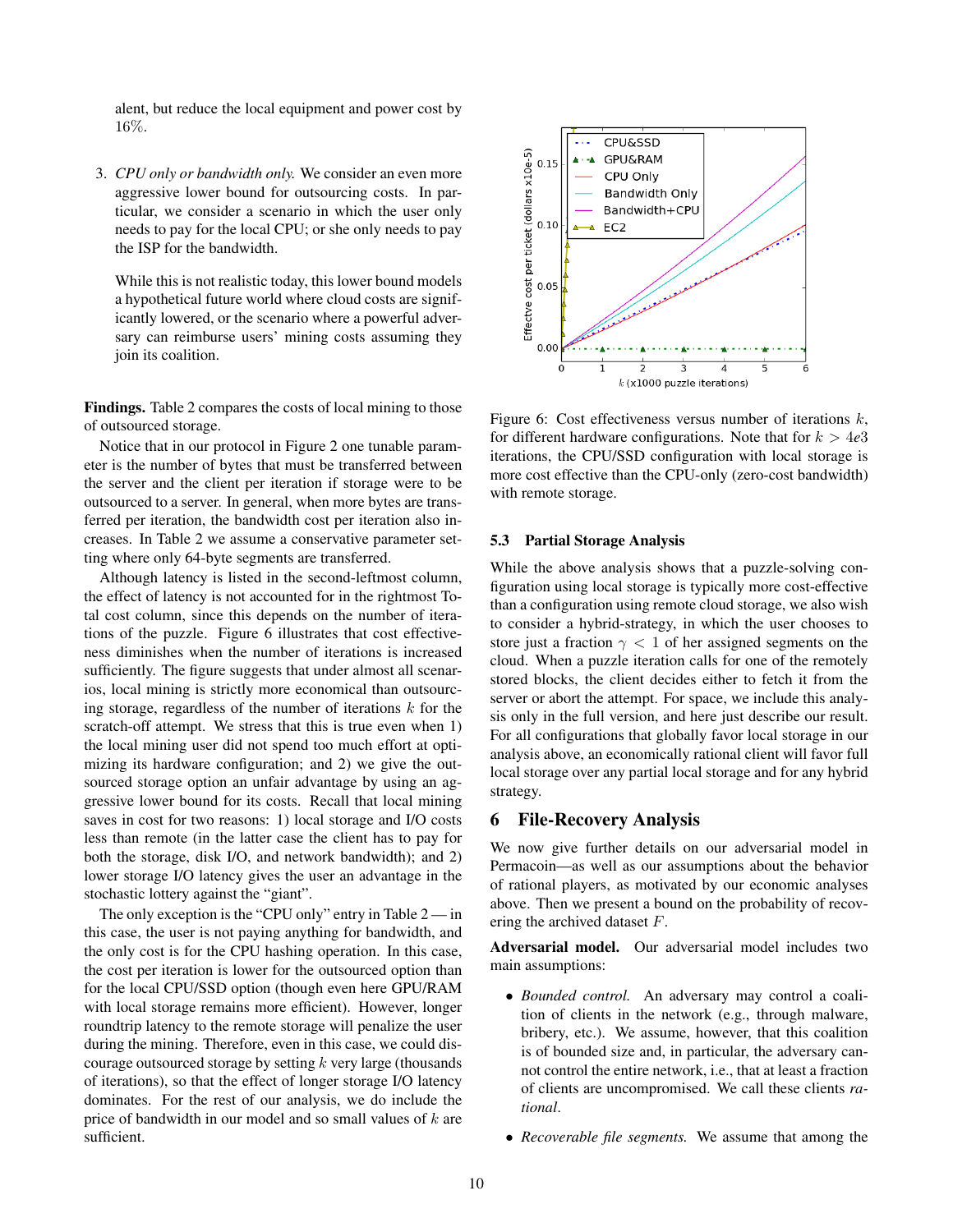Table 2: Costs per iteration for different mining configurations in Permacoin (mining with local storage vs. three forms of cloud storage). Latency is the time to compute one iteration of the puzzle. Effective Latency accounts for the pipelining of computation and storage requests. Equipment is the fixed cost of the system. Total cost per iteration is shown assuming the transfer of a 64-byte segment.

| Model                | Latency          | Eff. Lat.  | Equipment  | Power | Bandwidth     | Total            |
|----------------------|------------------|------------|------------|-------|---------------|------------------|
| CPU & SSD            | $45 \mu s$       | $30\mu s$  | \$600      | 40W   | n/a           | $$2.10e-10/iter$ |
| <b>GPU &amp; RAM</b> | 600ns            | 300ns      | \$700      | 190W  | n/a           | $$5.04e-14/iter$ |
| EC <sub>2</sub>      | 30 <sub>ms</sub> | 0          | \$0.10/s\$ | n/a   | \$.10/GB      | $$8.39e-7/iter$  |
| $CPU + BW$           | 30 <sub>ms</sub> | $15 \mu s$ | \$500      | 33.6W | $$5.3e-3/GB$  | $$4.04e-10/iter$ |
| CPU Only             | 30 <sub>ms</sub> | $15 \mu s$ | \$500      | 33.6W | n/a           | $$8.76e-11/iter$ |
| <b>BW</b> Only       | 30 <sub>ms</sub> | n/a        | n/a        | n/a   | $$5.33e-3/GB$ | $$3.16-10/iter$  |

rational users, a fraction will contribute all their segments in *local storage* during file recovery. We call these clients *good*, and denote their number by g.

In favor of this second assumption, we note that any entity interested in recovering  $F$  may be willing to pay users to do so under extraordinary circumstances. (In this sense, Permacoin is a globally distributed analog of the Amazon Glacier service, in which it is cheap to archive data, but relatively expensive to perform recovery.)

Rational-client model. The design of Permacoin incentivizes a rational player to adopt the following behaviors, which we assume in our security analysis:

- *Honestly generated keys.* As discussed in Section 3 economically rational players choose their public/secret keys honestly.
- *Local storage.* As shown in our economic analysis in Section 5, rational clients will store all of their assigned segments locally. Further, we show below that the additional cost of omitting any fraction of the assigned segments increases sharply with the fraction omitted.

Recoverability bound. Rational users will store their assigned segments entirely. Some, however, may not choose to contribute their segments during the process of recovering F. (They may, for instance, be offline or have dropped out of the system.) We now show how to bound the probability of recovery failure under a relatively weak assumption: that the total number of segments contributed by rational players to recovery is at least a constant fraction of all assigned segments.

The proof is omitted due to space limitations, but may be found in the full version of our paper [26]. It proceeds in two steps. First, we first prove recoverability of  $F$  with high probability assuming that segments thrown away by users are selected *randomly*. Then, we show that even if these segments are selected arbitrarily (e.g., if the users favor certain segments over others—or even act maliciously), recoverability still holds, except with negligible probability.

Let  $m = \ell q$  be the total number of file segments stored by good users, where g is the number of good users, and  $\ell$  is the number of segments stored by each user. The  $m$  file segments are chosen randomly from the set of  $n$  encoded segments. We model this as throwing  $m$  balls into  $n$  bins, and we wish to cover  $f = (1 - \frac{1}{\alpha})n$  number of bins, where  $\alpha > 1$  is some constant related to the coding rate of the MDS code. Let X be the random variable denoting the number of empty bins after m throws.

Lemma 2 (Recoverability under randomly chosen stored set.). Let  $\frac{f}{n} = 1 - \frac{1}{\alpha}$  for some constant  $\alpha > 1$ . Let  $\frac{m}{n} = r > \ln \alpha > 1 - \frac{1}{\alpha}$  for some constant r. Then,

 $Pr[recovery failure] = Pr[X > n - f] < exp(-n\epsilon)$ 

*where*  $\epsilon = \epsilon(\alpha, r) > 0$  *is some constant dependent on*  $\alpha$  *and* r*.*

The proof (included in the full version of this paper) follows from a standard balls and bins analysis. The lemma can be strengthened to allow the adversary to selectively choose to omit up to a constant fraction of the total segments stored by good users.

# 7 Parameterization and Microbenchmarks

In this section we provide evidence of the feasibility of Permacoin and suggest how in practice to determine the remaining parameters. We are particularly interested in determining the size of the largest dataset we could reasonably store by repurposing the Bitcoin network. To calculate this value, we assess the storage capacity of the network and determine what verification costs can be tolerated by the network.

In every Bitcoin epoch, a block containing a sequence of transactions and an SOP solution is broadcast to every node in the network. Each node must verify both the transactions and the proof-of-work. Our scheme only affects the SOP solution (this is in contrast to other proposed Bitcoin modifications, such as Zerocoin [25], which leave the SOP unchanged but change the procedure of transaction validation). In addition to validating each new block as it is broadcast, new clients that join the network for the first time, or clients that rejoin the network after some dormant period (e.g., mobile clients), must download and validate all of the blocks generated during some offline period. The maximum tolerable validation cost should certainly be less than 10 minutes (the average epoch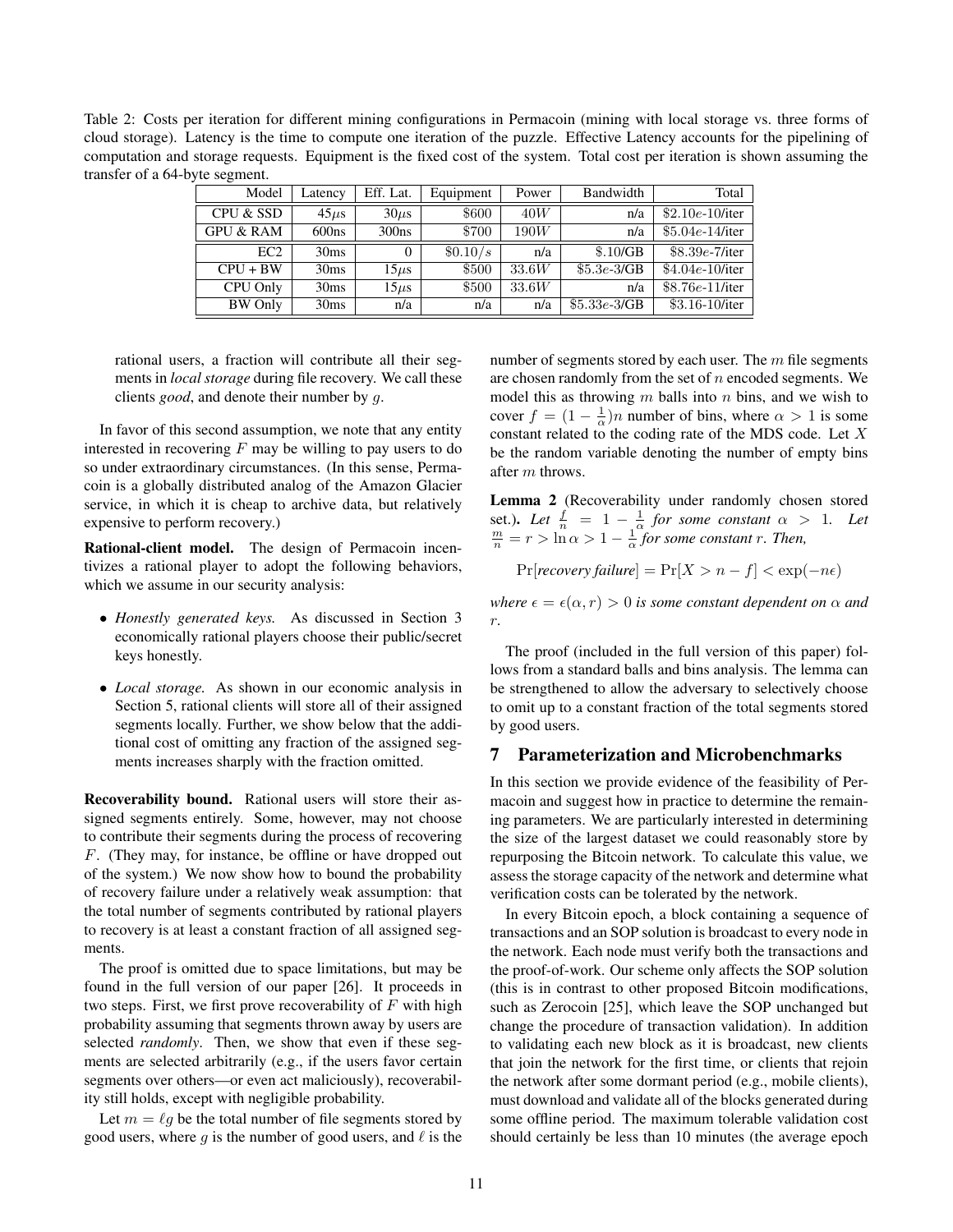time), since otherwise even the online participants would not be able to keep up. We show reasonable parameter settings for which an ordinary computer can still validate a week's worth of segments in approximately 6 seconds.

Cost of Validation. The cost of validating one iteration of our SOP consists of (a) computing the hash of one file segment (equal to  $m = F/b$ ) and two 120-bit secrets, (b) verifying a Merkle tree proof for the segment by recomputing  $\log_2(rF)$ hashes, and (c) verifying a Merkle tree branch for the secrets by computing  $\log_2(k + \lambda)$  hashes. Note that the validation cost does not depend on  $\delta$ , the storage capacity of the network relative to the file.

In Figure 7, we show the validation cost for  $k = 20$  iterations of a puzzle using a 20-terabyte file, as a function of the segment size. Figure 7(a) shows the cost in terms of verification time, and Figure 7(b) in terms of proof size.

For a reasonable choice of  $r \approx 4$ , the cost of validating a proof is approximately 6 milliseconds (based on measured time to compute SHA1 hashes). One new (valid) proof is generated in each epoch; assuming the average epoch time remains 10 minutes, it would take a participant *6 seconds to validate a week's worth of blocks*. For comparison, this is approximately a thousand times more expensive than Bitcoin's current puzzle proof, which requires computing only a single hash (two invocations of SHA256). The proof size in this case would be about 20KB. The average Bitcoin block is approximately 200KB, so our scheme would only increase the average block size by about 10%.

Parameter Choice and ASIC Mining. An underlying assumption about Bitcoin's incentive structure is that a powerful miner cannot earn disproportionately more revenue in expectation than an ordinary individual (i.e., "one-CPU-onevote" [27]). Because the original hash-based proof-of-work operation is simple, it can be computed efficiently with a small circuit, and the only way to effectively mine faster is to replicate the basic circuit.

During the first few years after Bitcoin's introduction, mining participants primarily used ordinary CPUs, but shortly thereafter transitioned to repurposed graphics cards (GPUs) which provided much more cost-effective hashing power. Now, five years since Bitcoin's introduction, the most cost effective mining is performed using efficient ASICs designed and manufactured solely for the purpose of Bitcoin mining. These ASICs consist of multiple copies of the same circuit on a small chip, which means that the most cost-effective technology remains accessible in small quantities to ordinary users, at approximately a proportional price. The smallest ASIC available on the market today is the ASICMINER "Block Erupter Sapphire", which costs \$30, and achieves a cost-effectiveness of 11 megahashes/sec/\$. Another ASIC company, Butterfly Labs, also sells a reel of unpackaged chips, for \$75 per chip (in minimum lots of 100) at a costeffectiveness of 53 megahashes/sec/dollar<sup>6</sup>. The feasibility

<sup>6</sup>See https://products.butterflylabs.com/homepagesubproducts/65nm-asic-bitcoin-mining-chip.html

of our system relies on choosing parameters to preserve this economic structure as much as possible.

We model the economics of participation among large and small users by considering cost-effectiveness of configurations attainable given a fixed equipment budget. Our storagebased puzzle alters the economic structure by introducing a base cost: the amount of storage assigned to each identity,  $m$ , determines the minimum cost of a suitable storage device. A smaller value of  $m$  means users with small budgets can participate more effectively. On the other hand, larger users have little incentive to use additional identities; they could instead achieve proportionally increased mining power by purchasing more devices and filling them with multiple copies of the same dataset segments, thus contributing less to the recovery probability. We would like to set  $m$  as large as possible, while preserving the low "barrier-to-entry" that enables ordinary users to participate with the most cost-effective configuration.

We consider two mining configurations, based on two widely available choices for storage: a) a solid-state storage device SSD, and b) random access memory (DDR3 SDRAM). In either case, it is also necessary to perform hashing operations. Since existing Bitcoin mining ASICs perform essentially the same operation, we can use them as a benchmark: the \$30 Block Erupter ASIC could compute approximately 333 million puzzle iterations per second.

The throughput of a high-performance SSD is on the order of 25,000 per second for random reads of 4KB blocks [35], whereas a DDR3-1600 memory module can support 200 million fetches per second (of 64B segments). Thus it would take thousands of SSDs to saturate the computational capacity of a small ASIC, but a single small ASIC would roughly match the fetch rate of one set of RAM.

Next we consider several possible settings for the peridentity storage requirement  $\ell$ . We assume that the most cost effective strategy for  $\ell > 2GB$  is to purchase sets of RAM and ASICs in approximately equal amounts (illustrated in Figure 8). This is because we are not modeling the cost of memory buses (i.e., the motherboard), and so two sets of 2GB RAM cost about as much as one set of 4GB of RAM, yet results in twice the total throughput. Thus the effect of increased  $\ell$  is to raise the minimum cost of participation. We believe it would be reasonably consistent with Bitcoin's existing economic structure to choose  $\ell = 4GB$ , in which case the *minimum equipment investment to participate* with an efficient configuration is only \$60.

Storage Capacity of the Permacoin Network. If everyone in the Bitcoin network had always used our scheme rather than the original protocol, investing an equal amount of money to acquire and operate mining equipment, how much storage capacity could we expect to recycle? Miners in Bitcoin are essentially anonymous, so it is difficult to precisely estimate the number of distinct participants and the distribution of the computational power contributed. Nonetheless, we have several available approaches. First, at the time of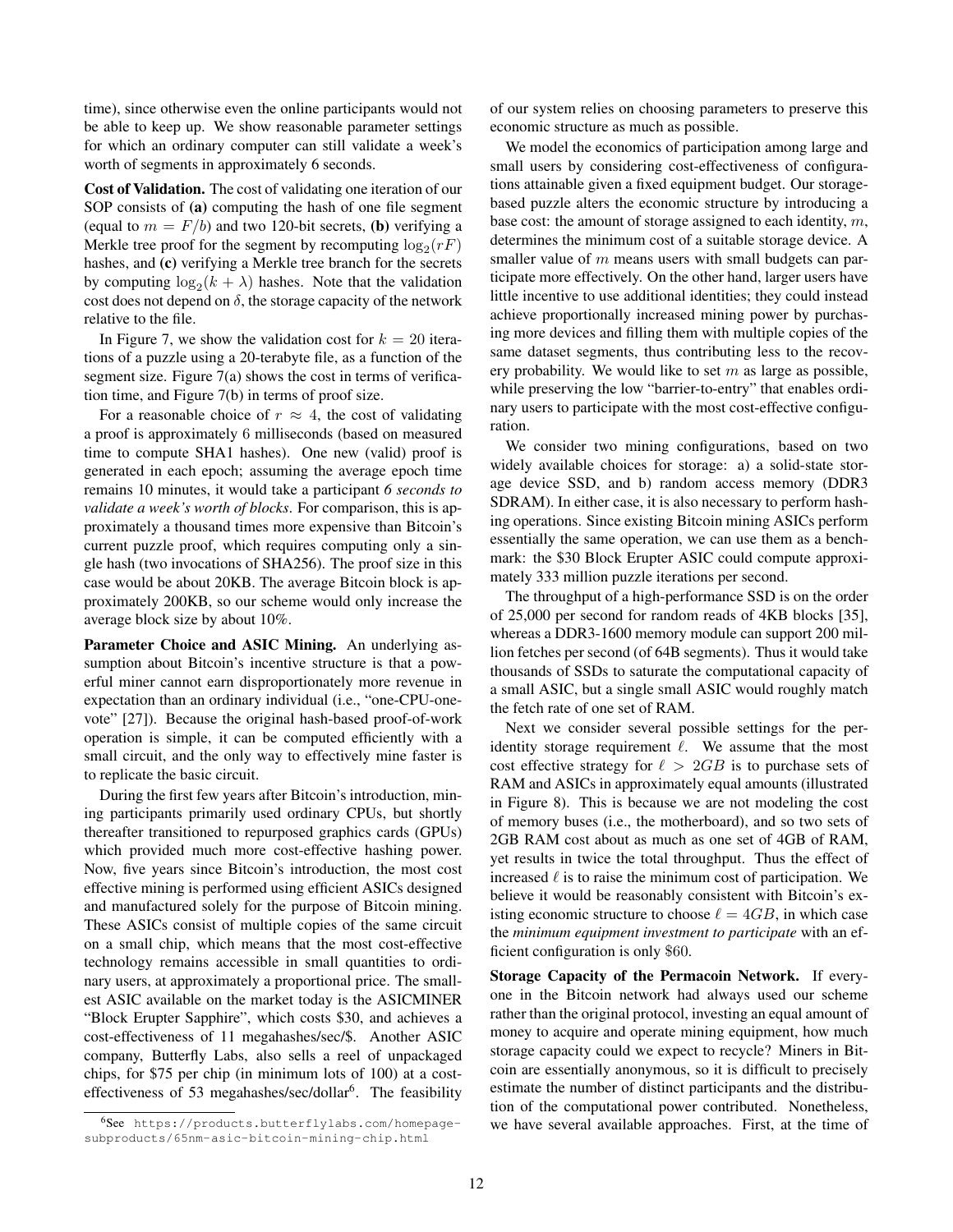

Figure 7: Estimated cost of validation (in seconds) vs. segment size, for a puzzle with  $k = 20$  iterations, using a 20 terabyte dataset  $F$  for varying coding rates  $r$ .

writing, there are estimated to be about 30,000 known nodes on the network. We may be willing to suppose, as an upper bound, that each node participates an equal amount. However, not all connected nodes necessarily mine at all, and in fact not every miner needs to operate a network-visible node (instead, miners may connect directly to mining pool operators). If each user contributes 4GB of storage, we would have a total capacity of 120 terabytes.

Another approach is to observe the overall hashing capacity ("hashpower") of the network and estimate the amount of money spent on mining equipment. The current hashpower of the network is 4e15 hashes per second. The most cost-effective currently available mining equipment is the line of Avalon ASICs, whose costs is approximately 50e6 hashes per second per dollar. As a lower bound, if everyone used these ASICs, then at least \$80 million dollars has been spent on equipment.<sup>7</sup> If this infrastructure investment were entirely redirected toward SSD drives, assuming \$70 for 100GB, the result would be a total network storage capacity of 100 petabytes. The cost-density of RAM is lower (\$20 for 2 gigabytes); given an approximately equal investment in hashing devices to saturate it, the result would be an overall network storage capacity of 4 petabytes.

Feasibility example. Assuming we've identified the storage capacity of the network – suppose we take it to be 1 petabyte — what is the largest size file we could hope to safely store? Could we store 208 TB of data (one popularly cited estimate of the storage requirement for the print collection of the Library of Congress [24])? We find that yes, using our scheme this is possible. Using parameters  $r = 4$ , and assigning seg-



Figure 8: Cost effectiveness for various per-identity storage requirements  $(\ell)$ , as a function of per-user equipment budget.

ments in contiguous segments of 1 MB, we achieve a validation cost of less than 3 milliseconds and an error probability less then  $e^{-10^{10}}$ .

## 8 Enhancements and Discussions

Stealable Puzzles. In Permacoin, local storage of private keys is essential to ensure strong physical distribution of data. We assumed in our adversarial model that users do not share their private keys in order to outsource mining to an external entity, as this entity could then steal a user's mined coins. However, there are numerous defenses the user may employ against this theft, which make it less effective as a deterrent. For the service provider to steal the reward, it would have to reveal the user's public key, which would alert the user and lead to a race condition as both try to get their version of

 $7$ This is an underestimate, since older FPGA and GPU mining equipment contributes less proportionally (relative to its cost) to the overall hashpower. Also, although some hashpower also comes from the "idle cycles" of ordinary CPUs, the extreme disparity in cost effectiveness between ASICs and ordinary CPUs leads us to conclude that the vast majority of mining income is awarded to participants with dedicated hardware.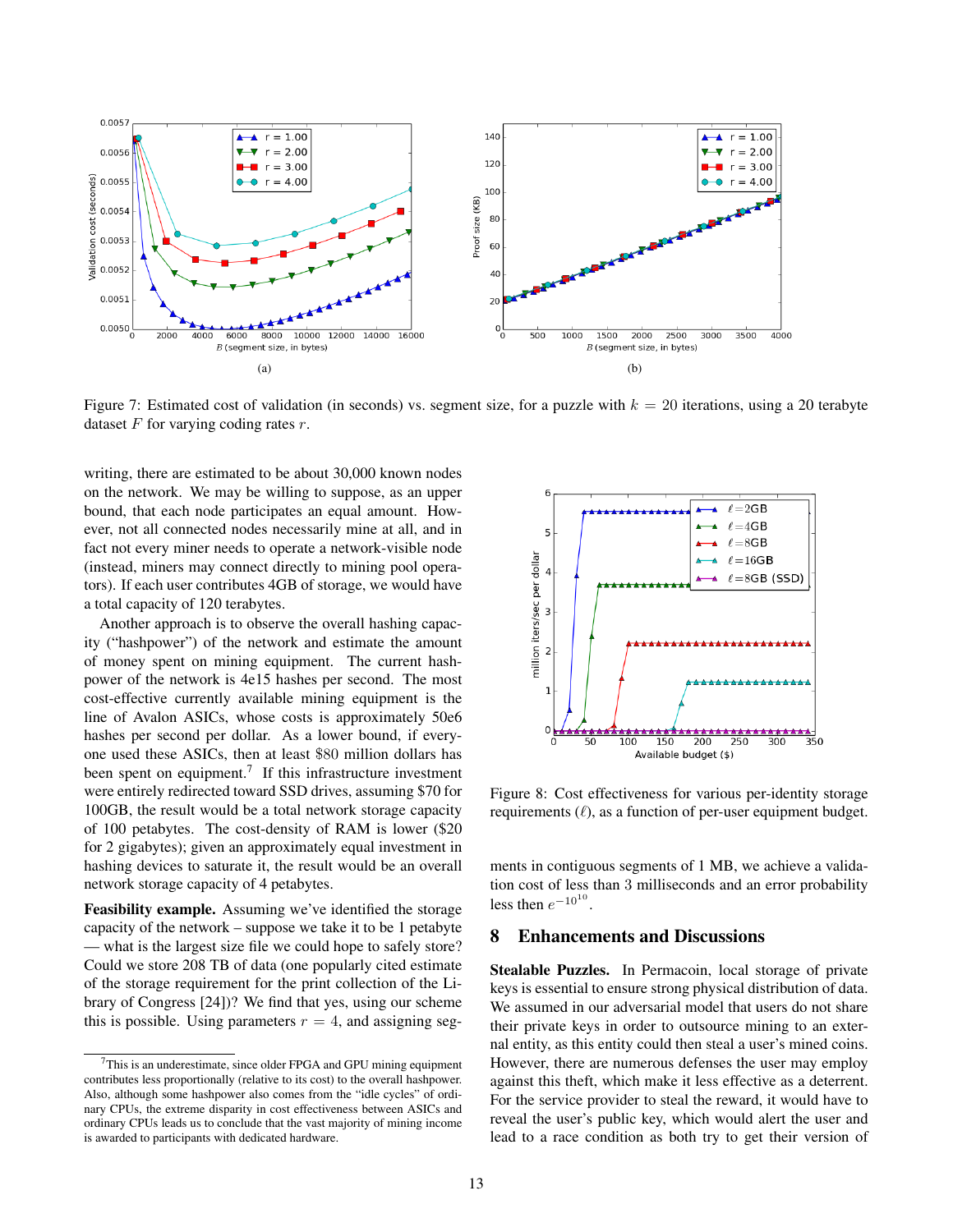the block accepted. Additionally this would allow the user to provide evidence of the server's theft, tarnishing the server's reputation, and potentially enabling legal contract enforcement. A variant of our scheme uses generic zero-knowledge SNARKs (e.g., [29]) to nullify these defenses, allowing any server to steal the reward and evade detection. In the full version of our paper, [26] we provide the details of this construction and show that it adds no overhead for ordinary participants, yet is practical as a deterrent against outsourcing.

Supporting Updates. So far we have considered the archiving of a static dataset. While it is plausible that archival data may not often need to change, we would prefer to incorporate additional data incrementally, and to garbage collect data that is no longer desired. We describe some standard techniques that can be added to our system to efficiently support updates.

We first consider the case where some file segments update, but the file size remain unchanged. Later, we will discuss how to support additions and deletions.

*Incrementally updatable erasure codes.* Using a standard maximum-distance-separable erasure code, updates to a single segment may result in a constant fraction of the encoded segments needing to be updated. This would not only result in high computational cost during updates, but would also require each user responsible for storing the updated segment to download the new segment.

To address this issue, we could instead employ an incrementally updatable erasure code [7, 34]. One suitable scheme [34] relies on the following main idea: updates are not applied to the main encoded file, but instead are aggregated in a hierarchical log that is merged incrementally. Using a special FFT-like encoding scheme, each update results in updates to  $O(\log n)$  segments in an amortized sense. Standard deamortization techniques for such hierarchical data structures can be used to achieve  $O(\log n)$  worst-case cost instead of amortized cost, at the cost of a constant-factor larger storage requirement. Using this scheme, for each update, each user would have to update  $O(\frac{\ell \log n}{n})$  segments on average, where  $\ell$  is the number of segments allocated to a user. In other words, a user needs to download a new segment every  $O(\frac{n}{\ell \log n})$  update operations. On average, the total storage utilized in these schemes at any time is *over-provisioned* by a factor of two compared to the size of the dataset.

*Decentralized Update Approval.* One option would be to allow the trusted dealer to approve each update, and to sign each new Merkle root digest resulting from adding (or modifying) a segment to the data set. A more satisfying way would be to rely on the majority voting mechanism already inherent to Bitcoin. Specifically, Bitcoin provides a mechanism by which a majority of participants vote on transactions that extend an append-only log; users attach fees to their transactions in order to pay the participants to include them. It would be natural to extend this mechanism to approve updates, so that users would pay fees to add new data to the global data set; additionally, segments could be removed if periodic fees are not added.

Upon on approval of an update, the trusted dealer (or its distributed instantiation by Bitcoin majority voting), must compute the new digest of the dataset. Using an incrementally updatable erasure code [7, 34], updating each segment results in updates to  $O(\log n)$  encoded segments, resulting in  $O(\log^2 n)$  cost for the Merkle tree digest update.

Note that the updates added by a user are public; if privacy is desired, the user should use a standard encryption algorithm and only publish ciphertexts. To avoid linking multiple ciphertexts to the same origin, the user should connect to the network via an anonymizing overlay such as Tor [13], using a separate circuit for each update.

Encouraging Honest Identity Generation. As mentioned in Section 6, our security holds when rational users choose their identities honestly, leading to a random (rather than adversarially chosen) storage assignments. We therefore wish to design a system that provides the right incentives. Our idea is to associate a proof-of-work with the identity generation process, thus making selective identity generation more costly. We discuss this approach in more detail in the full version of this paper.

Encouraging Better Use of Additional Storage. Although we have set the per-identity storage requirement  $\ell$  in Permacoin small enough so that an ordinary user can afford to participate, we expect that many users will purchase additional storage devices to participate competitively. We would like to encourage them to store many different segments, rather than multiple copies of the same assigned segments, thus increasing the diversity of storage. It would seem difficult to achieve such an incentive while preserving the linearity-ofexpected-reward requirement. Our approach here is to suggest that the behavior of Bitcoin participants may in fact be better predicted by *prospect theory* [36] rather than *expected utility*; participation in our scheme more closely resembles participation in state lottery gambles (hence our use of the term *scratch-off lottery puzzle*). Evidence from the Powerball lottery suggests that affluence correlates positively with the variance and the size of the jackpot [28]. Using this as a heuristic, we suggest that participants who can afford to purchase many storage devices may prefer a puzzle lottery with a higher difficulty (i.e., higher variance) and a commensurately larger reward, even if the expectation is the same.

A Weaker Trusted Dealer Assumption. In practice, the trusted dealer in Permacoin would be replaced by the function of the network itself. While our scheme incentivizes the storage of files, there is no built-in incentive to distribute files to other users. However, even a fraction of altruistic users may form an effective distribution network by sharing segments voluntarily, in which case the storage incentive still helps by offsetting the storage cost. Note that this is similar to how Bitcoin already operates, where the network distributes copies of historical data to new users despite the mining incentives having nothing to do with this function.

Overall Impact. How much would actually be gained if Per-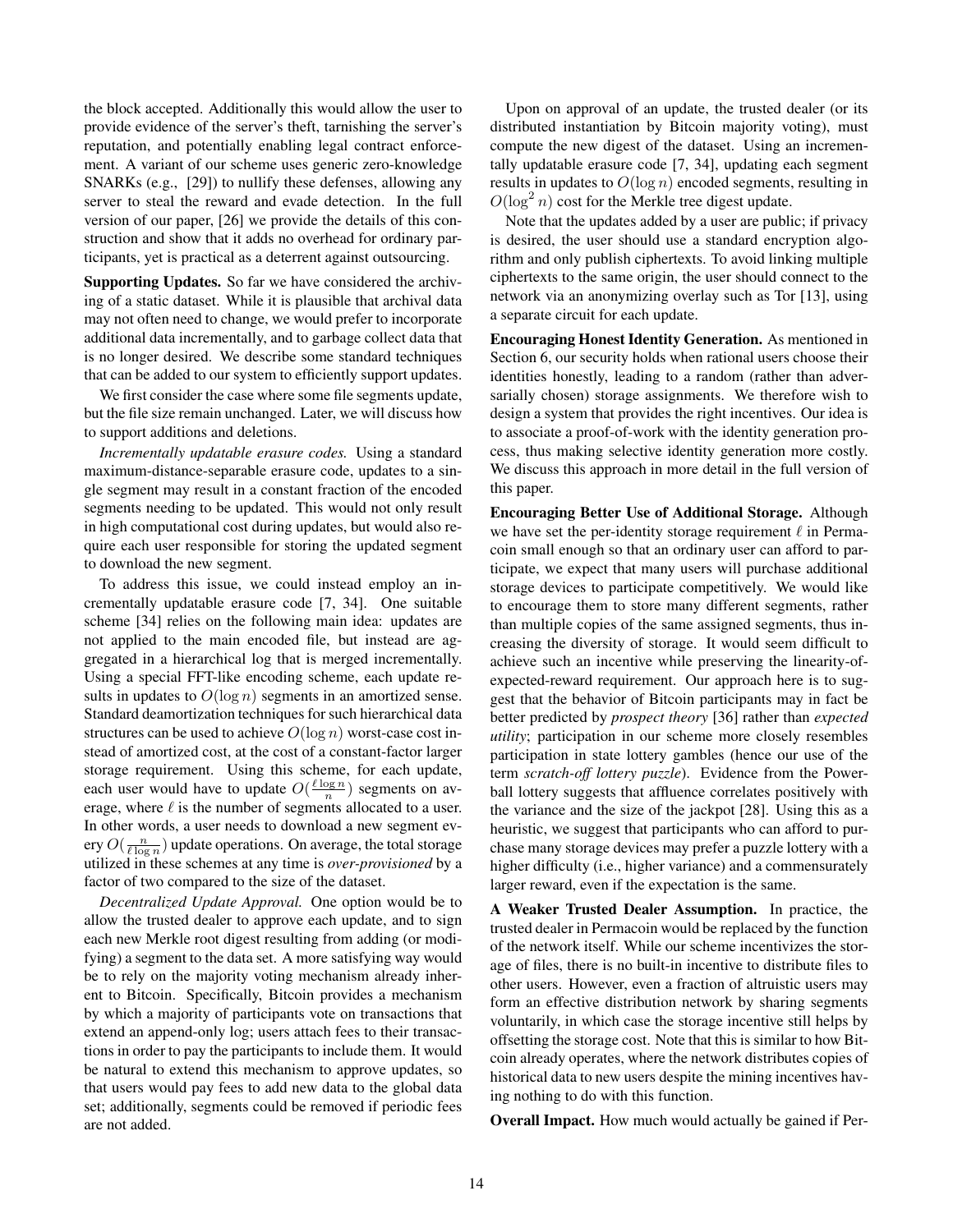macoinwere fully successful (for example, if Permacoin were adopted as a modification to Bitcoin – or, alternately, if Permacoin as an independent system surpasses Bitcoin, just as Facebook surpassed MySpace in the 2000's)?

First, note that in the previous section, we estimated the storage capacity of the network if Permacoin had hypothetically been used instead of Bitcoin from the beginning. The distinction is that the current hardware investment in Bitcoin has already been made – at best, we can hope Permacoin leads to better utilization of *future* equipment investments in Bitcoin-like systems. We remark that the observed hashpower of the Bitcoin network has grown steadily since its inception, and has at least doubled every two months between March 2013 and March 2014.<sup>8</sup> If growth continues, then repurposing the additional investment will lead to a benefit.

Although Permacoin reclaims additional benefit from mining hardware that is simultaneously employed in maintaining the currency, the performance of the storage service we obtain is poor compared to typical cloud storage. Large datacenters enjoy economies of scale and save costs on bulk power and cooling; even Amazon Glacier, which, as mentioned in Section 6, most closely matches our operating points (cheap to store, expensive to recover), is much cheaper per gigabyte and offers similar features like geographic replication of data. However, Permacoin offers a *greater* degree of geographic diversity, and, more importantly, dispersion across more administrative domains. Indeed, full decentralization is the key design goal in Bitcoin, and our approach confers the same property to data preservation.

# 9 Related Work

Permacoin spans three main areas of literature.

Proofs of Storage. There is an expansive literature on PORs. The original construction [17] has been followed by variants, including some with improved efficiency [5, 33], public verifiability [17, 33], distributed variants, e.g., [4], and, most recently, the ability to support file systems, rather than the static files of the original construction [34]. A related vein of literature on Proofs of Data Possession (PDPs) [2] considers proofs that most, but not necessarily all of a file is stored. PORs, unlike PDPs, also support a feature called *extraction*, that allows file recovery through the challenge-response interface. We don't make use of extraction in our proposal here.

Bitcoin. A purely digital implementation of money has been a sought-after goal since the development of blind signatures by Chaum in 1982 [8]. Previous attempts (e.g., [11]) awarded monetary value to computational work, but required an external timestamp service to process transactions in sequence. The novel approach underlying Bitcoin [27] is to relate the problem of committing transactions to the problem of Byzantine consensus in a public p2p network, for which the use of computational puzzles can overcome a lack of pre-established identities [1]. The result is a system which is computationally very expensive, yet encourages a high degree of participation and tolerates substantial misbehavior without relying on strong identities. The economic assumptions underlying Bitcoin are not yet fully understood. When computational resources are allocated equally among individuals, cooperation according to Bitcoin's reference implementation has been shown to be a Nash equilibrium, but not a unique one [22]; when an individual or coalition wields a third or more of the overall power, then it is more profitable to deviate from the protocol [15]. Numerous variations of Bitcoin have been proposed, such as Litecoin, which use different puzzle schemes to alter the incentive structure, for example to encourage participation with commodity (rather than customized) hardware. Ours is among the first proposals for puzzles with beneficial side-effects. In Primecoin [20], mining yields Cunningham chains of prime numbers, though these have no known uses and the puzzle scheme is not proven to satisfy any security definition. The "proof-of-stake" [19] technique proposes to eliminate computational work altogether; this could be an even greater benefit than our approach, although the security tradeoffs are as of yet unclear.

P2P File Systems and Incentives. Since 2000 there has been substantial research on peer-to-peer systems for persistent storage of data [23, 32] based on distributed-hash-table routing techniques (e.g., Pastry [31]). The most popular systems reward users for contributing their resources to the network. Most incentive schemes are based on reciprocation, and are designed to prevent *free-riding* (i.e., users that consume resources without contributing their fair share). In particular, BitTorrent [9] users that contribute upstream bandwidth are rewarded with bandwidth from other users and thus can download files faster. Peer-to-peer document backup systems [10] have been proposed in which users swap contracts by which they agree to store copies of others' files.

Our peer-to-peer storage system in Permacoin is distinguished from these in two main ways. First, the entire target archive is replicated throughout the entire *global* network, rather than among a small cross section of peers. This yields the highest probability of file recovery, and thus is especially suitable for data of great public significance. Second, the high cost of global redundancy is offset by the fact that our system recycles computational resources that are already consumed on the Bitcoin network.

# 10 Conclusion

We have presented Permacoin, a modification to Bitcoin that recycles the enormous investment of computational resources in order to serve a useful auxiliary purpose. Our approach has been to replace the underlying computational SOP in Bitcoin with one based on Proofs-of-Retrievability. We have shown that in a model involving rational participants and a resource-limited adversary, participants in Permacoin must locally store diverse portions of a large dataset  $F$ , ensuring full data recovery with high probability. Our analysis has shown that the system would be feasible, preserving the es-

<sup>8</sup>Read from http://blockchain.info/charts/hash-rate on March 11.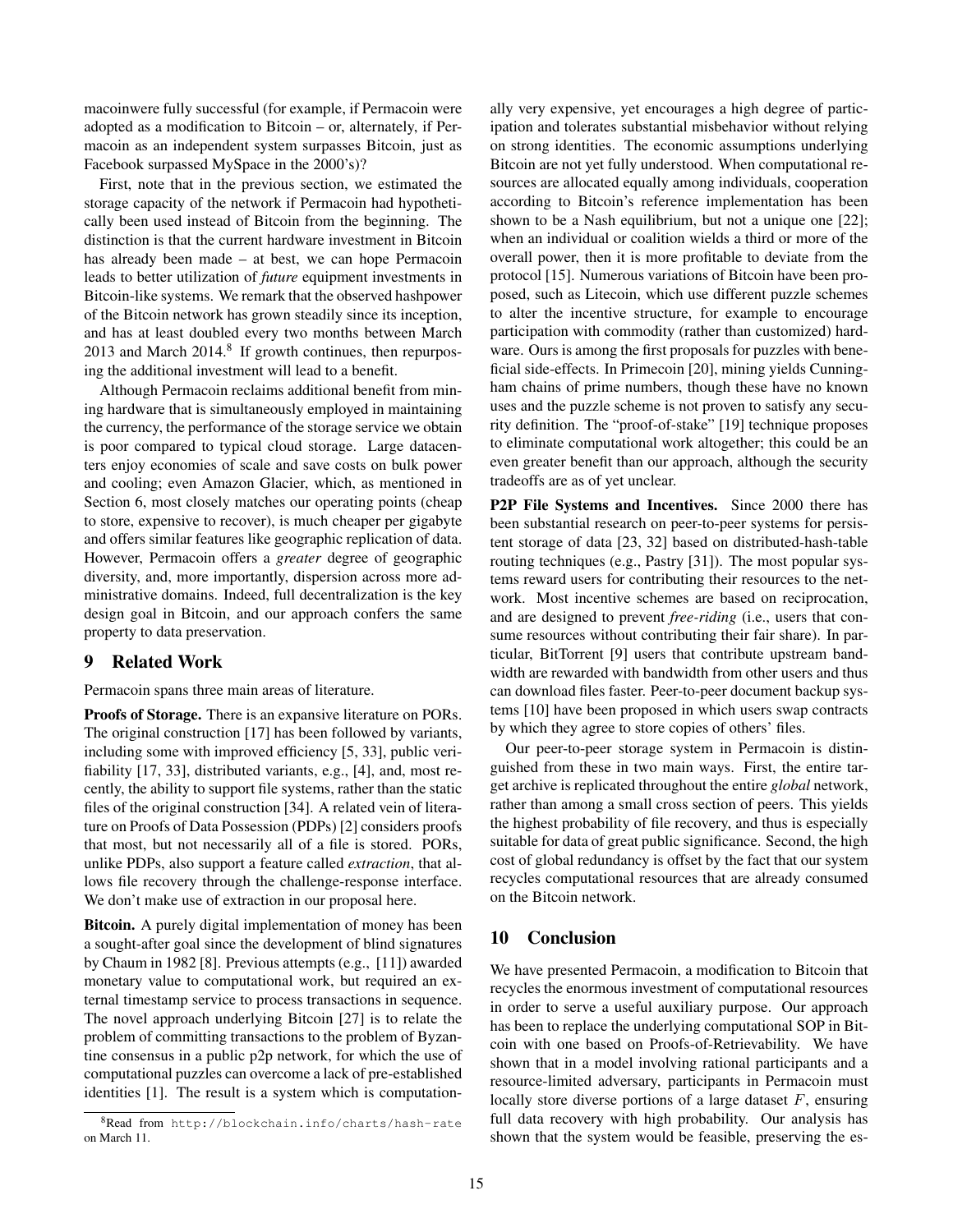sential incentive structures underlying Bitcoin and imposing only a minor overhead. Given the size of the existing Bitcoin network, we estimate that our scheme would recycle enough resources to store at least a "Library of Congress" worth of data (i.e., two hundred terabytes) in a globally distributed network.

Acknowledgements. We thank the anonymous reviewers for their invaluable suggestions, and members of the Bitcoin community (especially Gregory Maxwell) for early discussions leading to this work. This research was funded in part by NSF under grant numbers CNS-1223623 and CNS-1314857, and by a Google Faculty Research Award.

# References

- [1] J. Aspnes, C. Jackson, and A. Krishnamurthy. Exposing computationally-challenged byzantine impostors. *Department of Computer Science, Yale University, New Haven, CT, Tech. Rep*, 2005.
- [2] G. Ateniese et al. Provable data possession at untrusted stores. In *ACM CCS*, pages 598–609, 2007.
- [3] A. L. Beberg, D. L. Ensign, G. Jayachandran, S. Khaliq, and V. S. Pande. Folding@ home: Lessons from eight years of volunteer distributed computing. In *Parallel & Distributed Processing (IPDPS)*, pages 1–8, 2009.
- [4] K. D. Bowers, A. Juels, and A. Oprea. HAIL: a highavailability and integrity layer for cloud storage. In *ACM CCS*, pages 187–198, 2009.
- [5] K. D. Bowers, A. Juels, and A. Oprea. Proofs of retrievability: Theory and implementation. In *CCSW*, pages 43–54, 2009.
- [6] D. Bradbury. Alydian targets big ticket miners with terahash hosting. http://www.coindesk.com/ alydian-targets-big-ticket-minerswith-terahash-hosting/, August 2013.
- [7] N. Chandran, B. Kanukurthi, and R. Ostrovsky. Locally updatable and locally decodable codes. *(to appear) TCC*, 2014.
- [8] D. Chaum. Blind signatures for untraceable payments. In *Crypto*, volume 82, pages 199–203, 1982.
- [9] B. Cohen. Incentives build robustness in bittorrent. In *Workshop on Economics of Peer-to-Peer systems*, volume 6, pages 68–72, 2003.
- [10] B. F. Cooper and H. Garcia-Molina. Peer-to-peer data trading to preserve information. *ACM TOIS*, 20(2):133– 170, 2002.
- [11] W. Dai. b-money, 1998.
- [12] C. Decker and R. Wattenhofer. Information propagation in the Bitcoin network. In *IEEE P2P*, 2013.
- [13] R. Dingledine, N. Mathewson, and P. Syverson. Tor: The second-generation onion router. Technical report, DTIC Document, 2004.
- [14] C. Dwork and M. Naor. Pricing via processing or combatting junk mail. In *CRYPTO*, 1993.
- [15] I. Eyal and E. G. Sirer. Majority is not enough: Bitcoin mining is vulnerable. In *In FC'14)*, March 2014.
- [16] P. M. Fraser. *Ptolemaic Alexandria*, volume 3. Clarendon Press Oxford, 1972.
- [17] A. Juels and B. S. Kaliski Jr. PORs: Proofs of retrievability for large files. In *ACM CCS*, pages 584–597, 2007.
- [18] C. Kellogg. Government shutdown closes Library of Congress – online too. *Los Angeles Times*, 1 Oct. 2013.
- [19] S. King. Ppcoin: Peer-to-peer crypto-currency with proof-of-stake. http://www.peercoin.net/ bin/peercoin-paper.pdf, 2012.
- [20] S. King. Primecoin: Cryptocurrency with prime number proof-of-work. http://www.primecoin.org/ static/primecoin-paper.pdf, 2013.
- [21] R. K. Ko, S. S. Lee, and V. Rajan. Understanding cloud failures. *IEEE Spectrum*, 49(12), 28 Nov. 2012.
- [22] J. A. Kroll, I. C. Davey, and E. W. Felten. The economics of bitcoin mining or, bitcoin in the presence of adversaries. *WEIS*, 2013.
- [23] J. Kubiatowicz, D. Bindel, Y. Chen, S. Czerwinski, P. Eaton, D. Geels, R. Gummadi, S. Rhea, H. Weatherspoon, W. Weimer, et al. Oceanstore: An architecture for global-scale persistent storage. *ACM Sigplan Notices*, 35(11):190–201, 2000.
- [24] P. Lyman, H. Varian, J. Dunn, A. Strygin, and K. Swearingen. How much information? Technical report, UC Berkeley, 2000.
- [25] I. Miers, C. Garman, M. Green, and A. D. Rubin. Zerocoin: Anonymous distributed e-cash from bitcoin. In *Security and Privacy (SP), 2013 IEEE Symposium on*, pages 397–411. IEEE, 2013.
- [26] A. Miller, A. Juels, E. Shi, B. Parno, and J. Katz. Permacoin: Repurposing bitcoin work for data preservation. online full version: http://cs.umd.edu/ ~amiller/permacoin full.pdf, March 2014.
- [27] S. Nakamoto. Bitcoin: A peer-to-peer electronic cash system. 2008.
- [28] E. Oster. Are all lotteries regressive? evidence from the powerball. *National Tax Journal, June*, 2004.
- [29] B. Parno, C. Gentry, J. Howell, and M. Raykova. Pinocchio: Nearly practical verifiable computation. In *IEEE Symposium on Security and Privacy*, pages 238–252, 2013.
- [30] L. Reyzin and N. Reyzin. Better than BiBa: Short onetime signatures with fast signing and verifying. In *Information Security and Privacy*, pages 144–153. Springer, 2002.
- [31] A. Rowstron and P. Druschel. Pastry: Scalable, decentralized object location, and routing for large-scale peerto-peer systems. In *Middleware*, pages 329–350, 2001.
- [32] A. Rowstron and P. Druschel. Storage management and caching in past, a large-scale, persistent peer-to-peer storage utility. In *ACM SIGOPS Operating Systems Review*, volume 35, pages 188–201. ACM, 2001.
- [33] H. Shacham and B. Waters. Compact proofs of retrievability. In *Asiacrypt*, pages 90–107, 2008.
- [34] E. Shi, E. Stefanov, and C. Papamanthou. Practical dy-